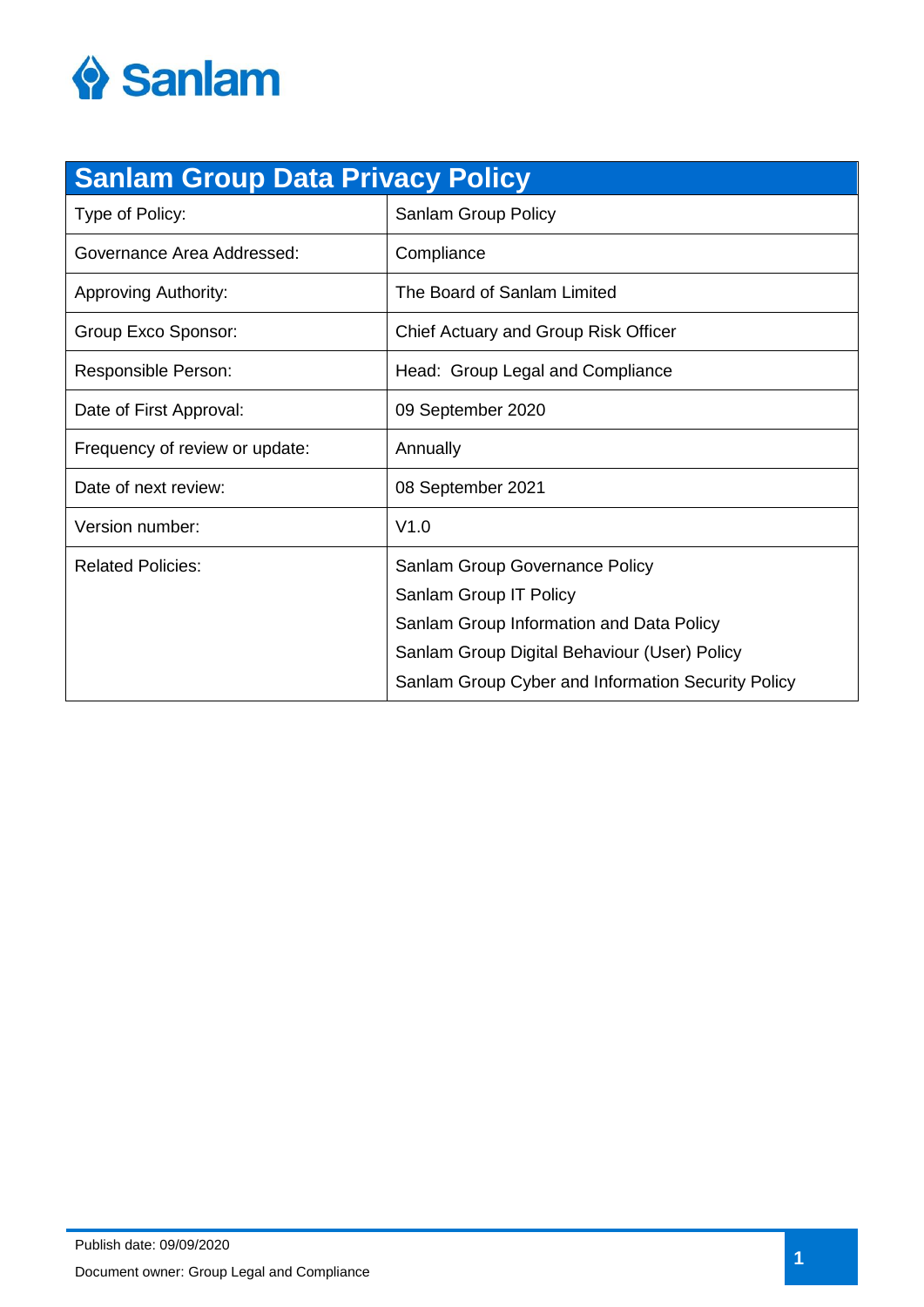# **Contents**

| 1. | <b>Purpose of the Policy</b>                                             | $\mathbf{3}$   |
|----|--------------------------------------------------------------------------|----------------|
| 2. | <b>Scope</b>                                                             | $\mathbf{3}$   |
| 3. | <b>Policy Statement</b>                                                  | $\mathbf{3}$   |
| 4. | <b>Sanlam Group Data Privacy Principles</b>                              | 4              |
| 5. | <b>Information Officers</b>                                              | 4              |
| 6. | <b>Privacy Information Disclosures</b>                                   | 6              |
| 7. | <b>Legitimate Bases</b>                                                  | 6              |
| 8. | <b>Special Personal Information</b>                                      | $\overline{7}$ |
| 9. | <b>Staff Obligations</b>                                                 | 7              |
|    | 10. Intra-Group Sharing                                                  | 8              |
|    | 11. Authorised Third Parties                                             | 8              |
|    | 12. Cross Border Transfers of Personal Information                       | 9              |
|    | 13. Procedure to Request Access to Personal Information                  | 10             |
|    | 14. Disclosure of Information required by Competent Authorities          | 11             |
|    | 15. Security Safeguards                                                  | 11             |
|    | 16. Data Storage and Retention                                           | 12             |
|    | 17. Direct Marketing                                                     | 12             |
|    | 18. Automated Decision Making                                            | 13             |
|    | 19. Processing of Personal Information of Staff                          | 13             |
|    | 20. Complaints Procedures                                                | 14             |
|    | 21. Implementation, Enforcement and Reporting of Breaches of this Policy | 14             |
|    | <b>Definitions</b>                                                       | 16             |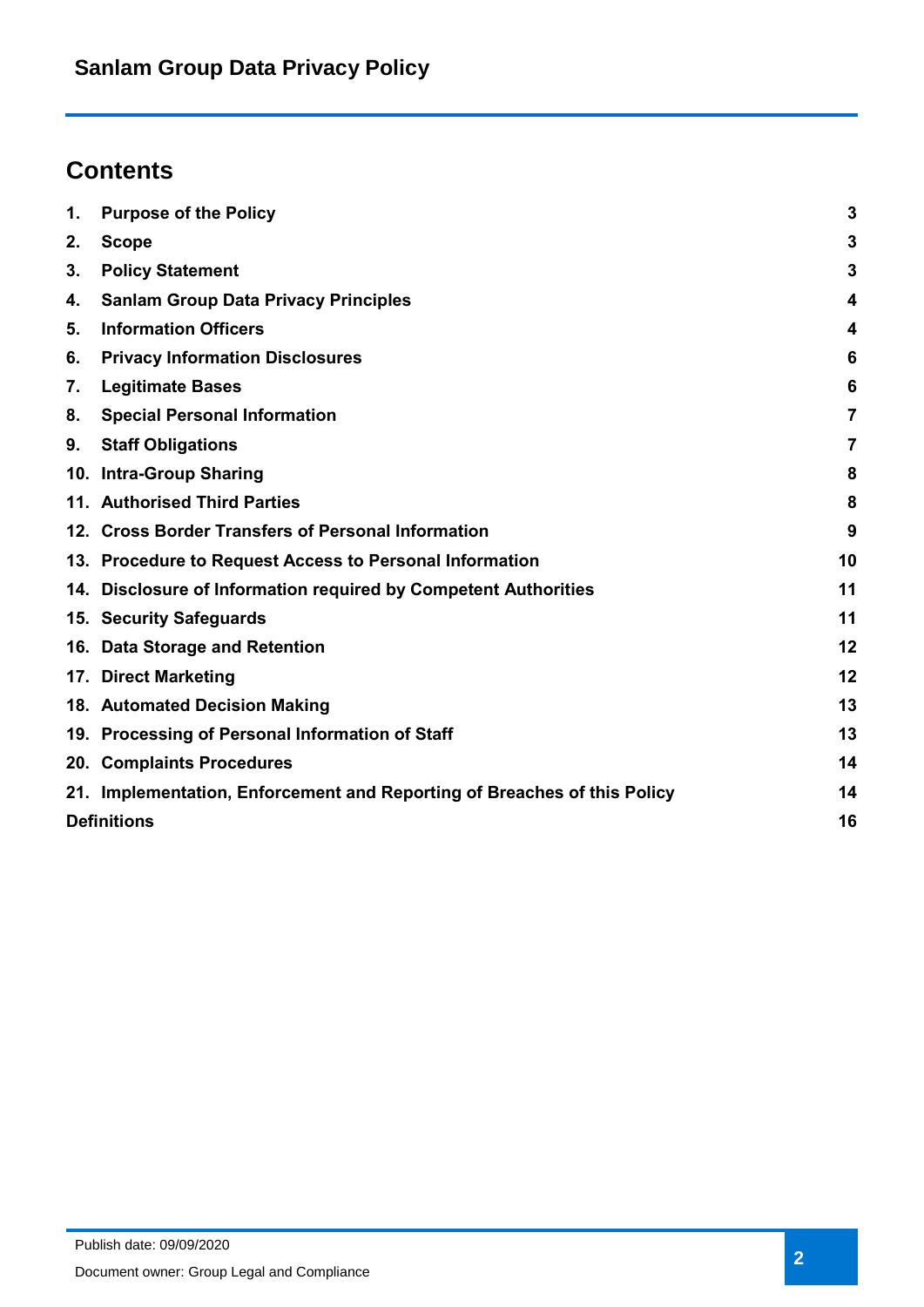### <span id="page-2-0"></span>**1. Purpose of the Policy**

- 1.1. The primary objective of this Policy is to ensure that the Sanlam Group Processes Personal Information in a responsible manner that demonstrates its commitment to upholding the right to privacy of Data Subjects, subject to justifiable limitations that are aimed at balancing the right to privacy of Data Subjects against:
	- 1.1.1. the right of access to information; and
	- 1.1.2. the interests of other stakeholders, including the free flow of information across international borders.
- 1.2. This Policy:
	- 1.2.1. specifies minimum requirements that are to be adhered to with regard to the Processing of Personal Information by Group Companies;
	- 1.2.2. creates a mechanism for the development of binding corporate rules (BCRs) and binding corporate agreements (BCAs) to enable the sharing of information (including Personal Information) by Group Companies with Sanlam Limited (for purposes of enabling it to comply with its obligations as the Controlling Company of the Sanlam Limited Insurance Group) and with one another, where there is a legitimate reason to do so; and
	- 1.2.3. sets high level standards for Sanlam and Group Companies, which entities shall formulate, document and implement detailed procedures, processes and systems to proactively ensure compliance with these standards, having due regard to the specific business environment and any relevant applicable laws or regulations of the jurisdiction in which they are located or operate.

# <span id="page-2-1"></span>**2. Scope**

- 2.1. This Policy:
	- 2.1.1. is a Sanlam Group Policy and shall apply to all Group Companies in the manner foreseen in the Group Governance Policy;
	- 2.1.2. is applicable to the Processing of Personal Information throughout the information life cycle, from the point of first collection of Personal Information until the time that such information is destroyed; and
	- 2.1.3. does not apply to:
		- 2.1.3.1. the Processing of Personal Information in the course of a purely personal or household activity; or
		- 2.1.3.2. Personal Information which has been De-Identified.

### <span id="page-2-2"></span>**3. Policy Statement**

- 3.1. The Sanlam Group is committed to:
	- 3.1.1. ensuring that all Personal Information will be Processed in a responsible manner that does not unjustifiably infringe the privacy of any Data Subjects;
	- 3.1.2. securing the integrity and confidentiality of Personal Information of any Data Subjects that comes into its possession or under its control; and
	- 3.1.3. complying with its obligations in accordance with all applicable and relevant laws including, but not limited to, Data Protection Laws.

Publish date: 09/09/2020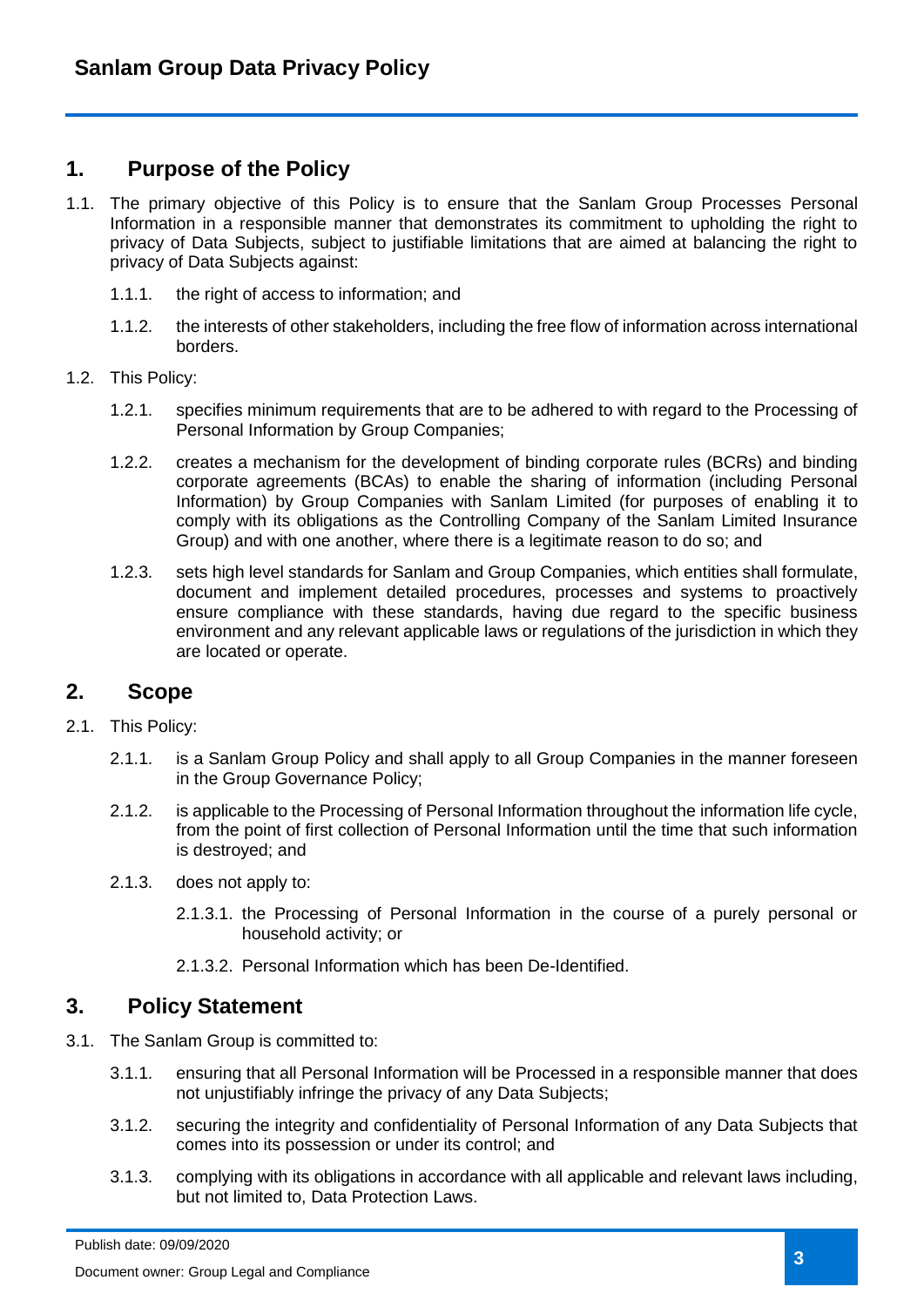# <span id="page-3-0"></span>**4. Sanlam Group Data Privacy Principles**

Where a Group Company is the Responsible Party, all Processing of Personal Information by the Group Company shall be informed by the following key principles:

- 4.1. **Accountability** Each Group Company is accountable for ensuring that the provisions of applicable Data Protection Laws and the requirements outlined in this Policy are complied with through implementing appropriate practices, policies and procedures. In addition, Group Companies must be in a position to demonstrate such compliance.
- 4.2. **Processing Limitation / Minimisation** Each Group Company must ensure that Personal Information under its control is Processed only where a Legitimate Basis exists, in a fair, lawful, and non-excessive manner. Personal Information should not be retained for longer than is necessary to achieve the purpose for which it is Processed unless authorised or required by applicable laws. Personal Information must be collected directly from a Data Subject, unless collection from another source is permitted under applicable laws.
- 4.3. **Transparency** All of a Group Company's Processing must be informed by the principle of transparency toward Data Subjects. This includes taking reasonable steps to ensure that Data Subjects are aware of the Processing and that all necessary disclosures as required by applicable Data Protection Laws and this Policy are made.
- 4.4. **Purposes Specification** A Group Company must Process Personal Information only for specific, explicitly defined and legitimate reasons.
- 4.5. **Further Processing Limitation** Personal information must not be Processed for a secondary purpose, unless that secondary purpose is compatible with the original purpose or authorised by Data Protection Laws.
- 4.6. **Information Quality** Each Group Company must take reasonable steps to ensure that all Personal Information collected and Processed is complete, accurate and up to date, and not misleading, considering the purpose for which such information is Processed.
- 4.7. **Security Safeguards** Each Group Company must take all reasonable precautions, with regard to the nature of the Personal Information and the risks of the Processing, to preserve the security and confidentiality of the Personal Information and, in particular, prevent its alteration, loss and damage, or access by non-authorised persons. This includes adhering to any Sanlam Group information security policies.
- 4.8. **Data Subject Participation** Each Group Company must, upon request of a Data Subject and subject to Data Protection Laws and any other applicable laws relevant to access to information or any legitimate considerations on the part of the Group Company, facilitate access to (and where justified, deletion or correction) of that Data Subject's Personal Information. Each Group Company must ensure that its Data Subjects (including, but not limited to, employees, clients, intermediaries, suppliers and other persons in respect of whom Personal Information is Processed) are made aware of the rights conferred upon them as Data Subjects under Data Protection Laws.

# <span id="page-3-1"></span>**5. Information Officers**

- 5.1. Sanlam shall appoint a Group Information Officer.
- 5.2. Each Group Company shall, to the extent required by Data Protection Laws, appoint a Group Company Information Officer or equivalent under the relevant Data Protection Laws. Any such appointments must comply with the requirements of applicable laws.
- 5.3. Each Business Cluster must appoint or designate a Cluster Information Officer whose role will be a first-line management responsibility and not a second-line assurance provider responsibility.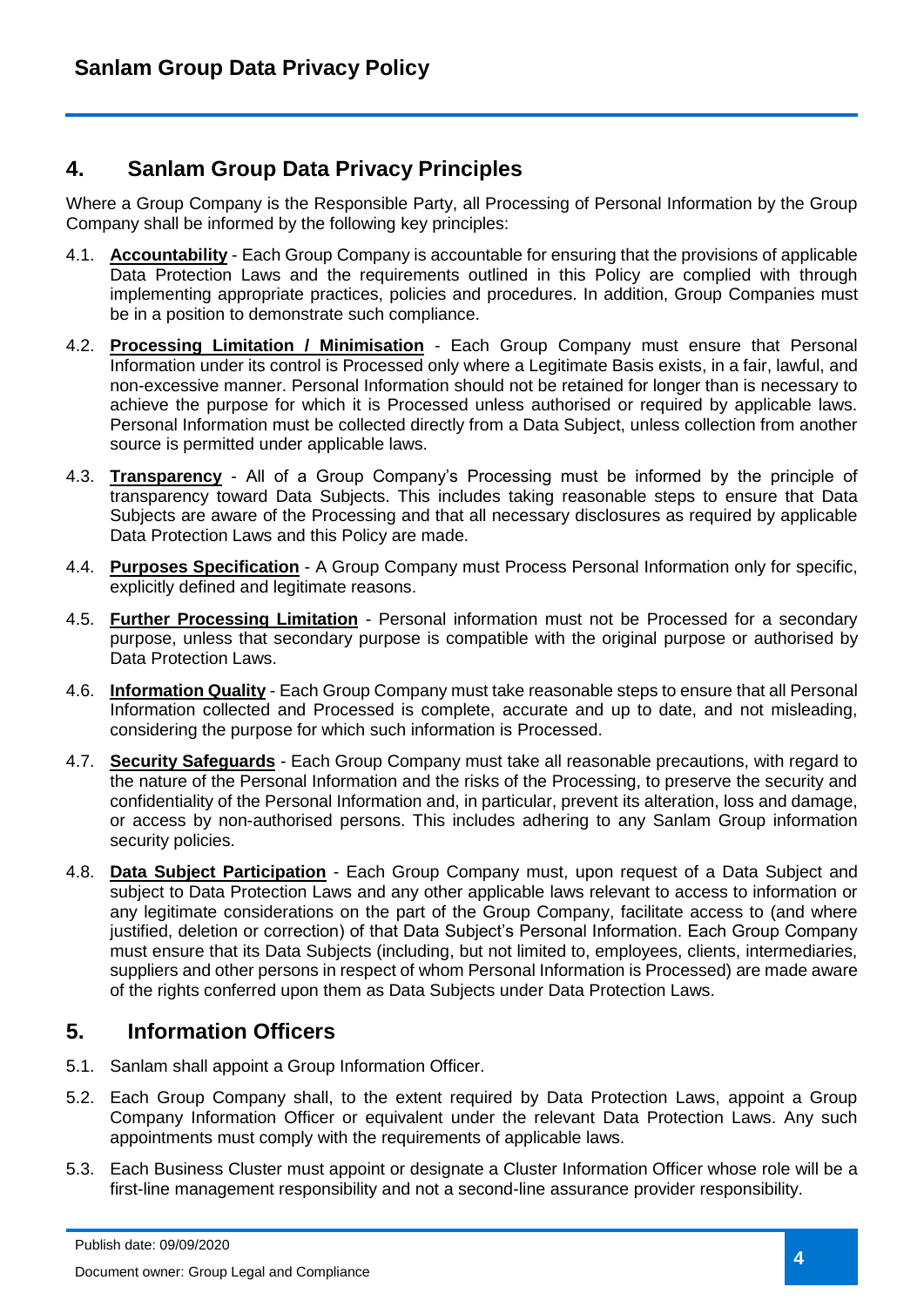- 5.4. The Cluster Information Officer is responsible for ensuring that this Policy is implemented throughout all Group Companies and Business Entities within the relevant Business Cluster.
- 5.5. The Cluster Information Officer must engage with the Group Company to ensure that a Statutory Information Officer is appointed. The Cluster Information Officer may also consider registering as the Statutory Information Officer for a Group Company to the extent possible.
- 5.6. The Chief Executive Officer of:
	- 5.6.1. Sanlam Limited shall be responsible for appointing and authorising the Group Information Officer;
	- 5.6.2. each Business Cluster shall be responsible for appointing and authorising the respective Cluster Information Officers; and
	- 5.6.3. a Group Company shall be responsible for formally appointing and authorising a Group Company Information Officer.
- 5.7. The Cluster Information Officer is responsible for, inter alia
	- 5.7.1. where relevant, ensuring that documented processes and procedures for compliance with Data Protection Laws are developed or updated, monitored, maintained and made available, including as may be prescribed by Data Protection Laws;
	- 5.7.2. ensuring that Personal Information impact assessments are done to ensure that adequate measures and standards exist to comply with the conditions for the lawful processing of Personal Information;
	- 5.7.3. continually assessing the Business Cluster's Personal Information Processing procedures and aligning them with Data Privacy Laws, adopted industry codes of conduct and best practices (relevant to the industry and jurisdiction of the Group Companies operating within the Business Cluster). This will include reviewing all information protection procedures and related policies which are relevant to the Business Entities;
	- 5.7.4. taking steps to ensure the Business Cluster's compliance with the provisions of Data Protection Laws including by developing, implementing, monitoring and maintaining a compliance framework;
	- 5.7.5. keeping the Business Cluster updated about the Personal Information protection responsibilities under Data Protection Laws including informing and advising Business Entities of their obligations under Data Protection Laws;
	- 5.7.6. ensuring compliance with the conditions required for the lawful Processing of Personal Information and the principles contained in this Policy;
	- 5.7.7. organising and overseeing the awareness training of Staff and other individuals involved in the Processing of Personal Information on behalf of a Business Cluster;
	- 5.7.8. ensuring that all requests and complaints related to Data Protection Laws made by the Business Cluster's Data Subjects and/or the Supervisory Authority are addressed; and
	- 5.7.9. working with all relevant regulators, GTI, the Group Compliance Office and the Group Information Officer in relation to any ongoing investigations.
- 5.8. The Cluster Information Officer and/or a Group Company Information Officer may designate a Deputy Information Officer(s) to assist with fulfilling his/her responsibilities and may delegate his/her responsibilities to a Deputy Information Officer, provided that any such delegation:
	- 5.8.1. must be in writing;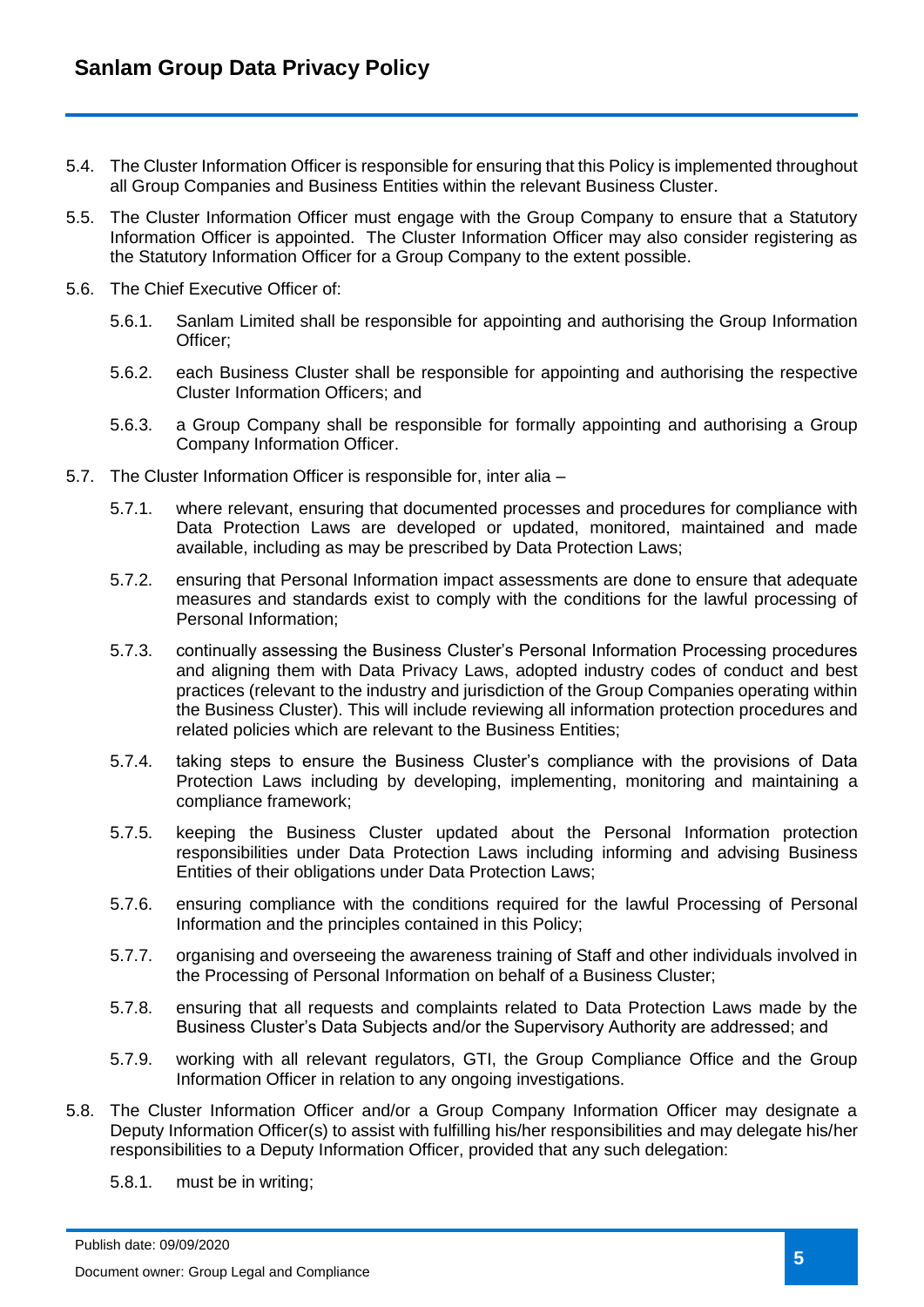- 5.8.2. does not prohibit the person who made the delegation from exercising the power concerned or performing the duty concerned himself or herself; and
- 5.8.3. may at any time be withdrawn or amended in writing by the delegator.

### <span id="page-5-0"></span>**6. Privacy Information Disclosures**

- 6.1. To ensure effective compliance with the principle of transparency referred to in paragraph 4.3 above, Group Companies must, where required by Data Protection Laws, ensure that they publish privacy notices or privacy statements ("Privacy Disclosures") to enable Data Subjects to clearly understand why and for what purpose their Personal Information is being collected and Processed by the Group Company.
- 6.2. The Privacy Disclosures should, at a minimum, include the following details:
	- 6.2.1. the Personal Information being collected and the source of the Personal Information (if not collected from the Data Subject);
	- 6.2.2. the name and address of the Group Company;
	- 6.2.3. the purpose for which the Personal Information is being collected;
	- 6.2.4. whether or not the supply of the Personal Information by the Data Subject is voluntary or mandatory;
	- 6.2.5. the consequences of failure to provide the Personal Information;
	- 6.2.6. any particular law authorising or requiring collection of the Personal Information;
	- 6.2.7. where applicable, that the Group Company intends to transfer the Personal Information to a foreign country/ies and the level of protection afforded to the Personal Information by the recipient in the foreign country; and
	- 6.2.8. any other relevant information as may be required by Data Protection Laws.

### <span id="page-5-1"></span>**7. Legitimate Bases**

- 7.1. A Group Company may only Process Personal Information where a Legitimate Basis exists. Each Group Company must identify and record the Legitimate Basis it is relying on for Processing Personal Information in each relevant instance.
- 7.2. Where Consent is the Legitimate Basis, such Consent must be:
	- 7.2.1. obtained prior to the Processing;
	- 7.2.2. clear and unambiguous;
	- 7.2.3. obtained in a recorded manner; and
	- 7.2.4. capable of being withdrawn by the Data Subject freely.
- 7.3. When relying on the Group Company's legitimate interests as a Legitimate Basis, an LIA must be conducted and the outcome recorded to ensure that the Group Company can demonstrate that it considered whether there were less intrusive means to achieve the purpose of Processing.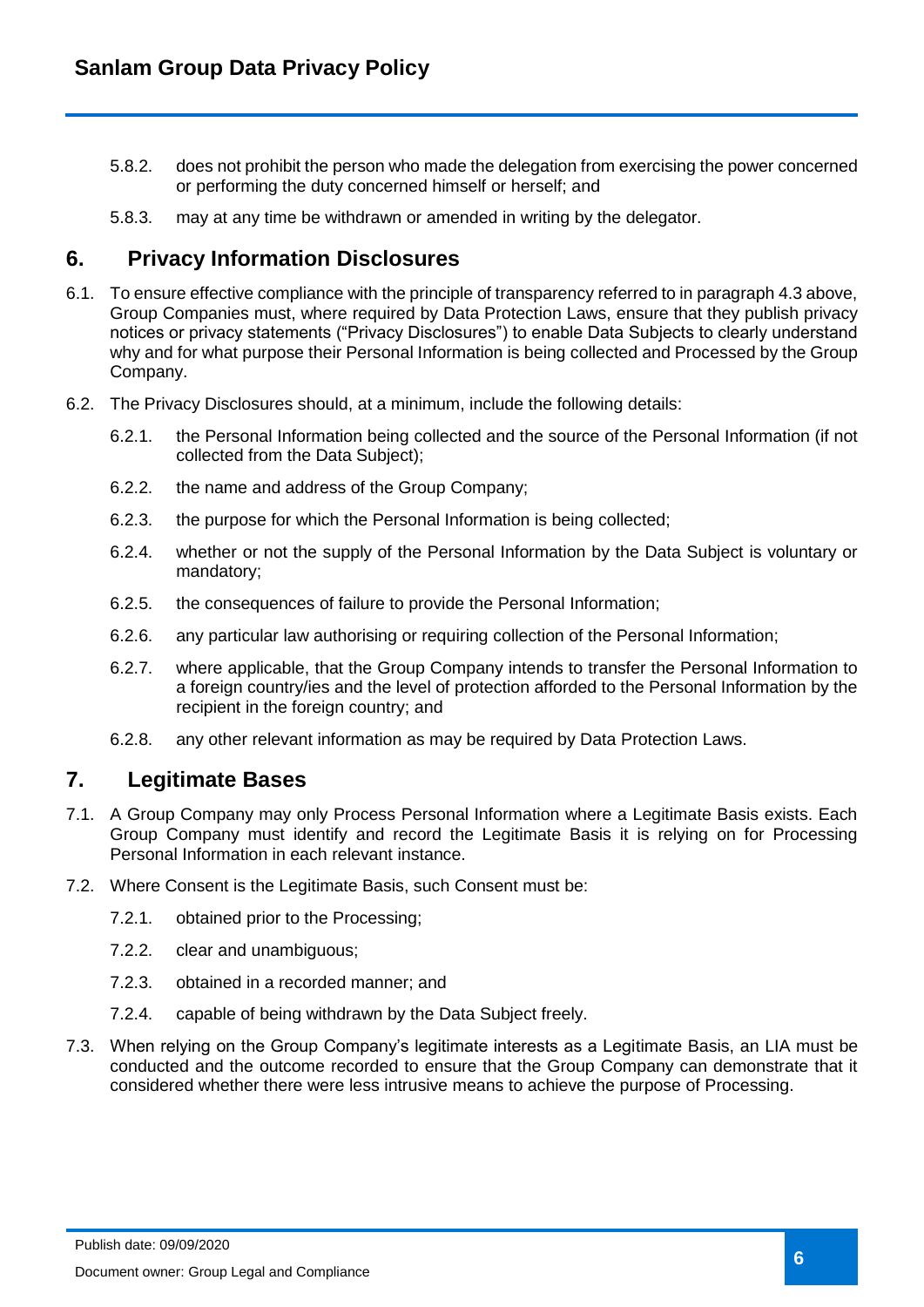### <span id="page-6-0"></span>**8. Special Personal Information**

- 8.1. Special Personal Information are categories of Personal Information that are afforded a higher level of protection by Data Protection Laws. Particular care should be taken in protecting Special Personal Information from loss, damage, unauthorised use, disclosure or access.
- 8.2. Subject to any other justifications under Data Protection Laws which may exist in relation to Special Personal Information (or a certain category of Special Personal Information), Special Personal Information should only be Processed and disclosed to third parties with the Consent of the Data Subject (or a competent person in respect of a Child).

# <span id="page-6-1"></span>**9. Staff Obligations**

- 9.1. It is a condition of employment that Staff abide by this Policy and procedures, guidelines or rules that may be applicable to them from time to time. This Policy therefore applies to all Staff and may be amended at any time and reissued.
- 9.2. Staff will, during the course of the performance of their duties and/or services, gain access to and become acquainted with the Personal Information of certain Data Subjects including, but not limited to, employees, clients, intermediaries, suppliers and other stakeholders of Sanlam or a Group Company. In this regard:
	- 9.2.1. All Staff are required to treat Personal Information as a confidential business asset and to respect the privacy of Data Subjects.
	- 9.2.2. Staff may not directly or indirectly, utilise, disclose or make public in any manner to any person or third party, any Personal Information which has come into their possession as a consequence of their employment with a Group Company, unless such information is already publicly known or the disclosure is necessary in order for the relevant Staff member to perform his or her duties.
	- 9.2.3. If a Staff member is unsure about any aspect related to the protection of a Data Subject's Personal Information, such Staff member must request assistance from their line manager, the Cluster Information Officer, the Group Company Information Officer or Deputy Information Officer (where applicable).
	- 9.2.4. Staff must follow all procedures and utilise technologies which the Sanlam Group, or the Group Company, have implemented to maintain the security of all Personal Information from the point of collection to the point of destruction. This includes complying with Sanlam's Information Security policies and processes, including, but not limited to the Sanlam Group IT Policy, Sanlam Group Digital Behaviour (User) Policy, Sanlam Cyber and Information Security Policy and Sanlam Group Information and Data Policy.
- 9.3. Except to the extent expressly and duly authorised, Staff will under no circumstances
	- 9.3.1. Process or access Personal Information where such Processing or access is not a requirement to perform their respective work-related tasks or duties;
	- 9.3.2. save copies of Personal Information directly to their own private computers, laptops or other mobile devices like tablets or smart phones, or otherwise copy, print or reproduce in any form any Personal Information, except as is necessary to fulfil their work-related tasks or duties;
	- 9.3.3. share Personal Information through unsecure methods; and
	- 9.3.4. transfer Personal Information to a third party (not being part of the Sanlam Group) in a foreign country.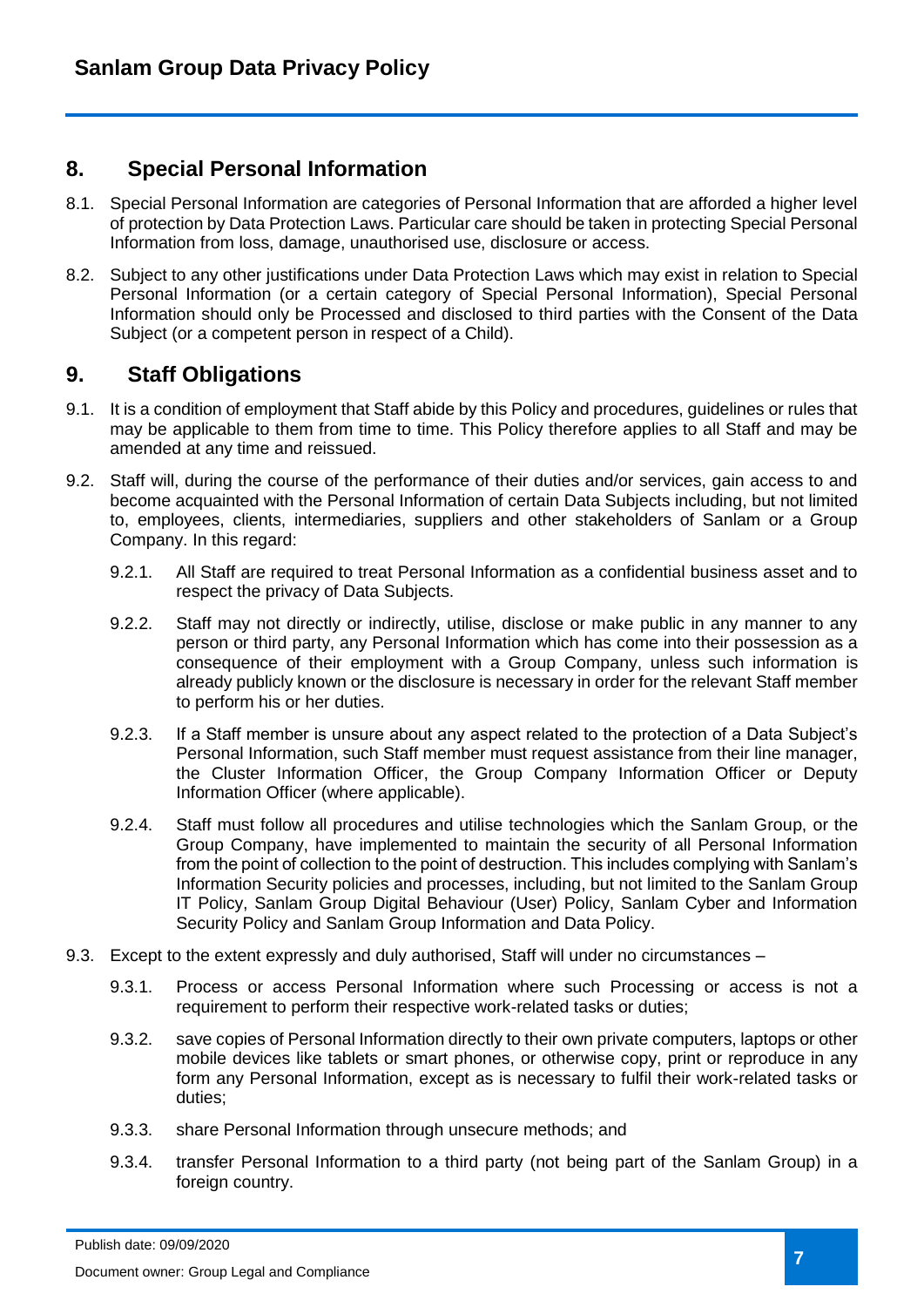- 9.4. Where a Staff member requires access to Personal Information which is not readily available, such Staff Member shall request access to Personal Information from the relevant line manager, the Cluster Information Officer, the Group Company Information Officer or the Deputy Information Officer (as applicable).
- 9.5. Where a Staff member becomes aware or suspicious of any Security Event such as any unauthorised access, interference, modification, destruction or the unsanctioned disclosure of Personal Information, he or she must immediately report this event or suspicion to the Cluster Information Officer, Group Company Information Officer and/or Deputy Information Officer (as applicable). The Sanlam Group may prescribe a form for notifying Security Events to Sanlam Group Information Security.

# <span id="page-7-0"></span>**10. Intra-Group Sharing**

- 10.1. As the Controlling Company of the Sanlam Limited Insurance Group, Sanlam requires Group Companies that form part of the Sanlam Limited Insurance Group to provide to Sanlam any such information as may be prescribed from time to time (including Personal Information) which is needed to enable Sanlam to comply with its obligations in terms of the South African Insurance Act, No. 18 of 2017 or any other law governing the Sanlam Group as a financial conglomerate or insurance group. Each Group Company shall be bound by any BCRs imposed by Sanlam or BCAs entered into between Sanlam and a Group Company from time to time in order to give effect to this requirement, which BCRs and BCAs shall be consistent with the provisions of this Policy insofar as they relate to the provision of Personal Information to Sanlam for purposes of Sanlam fulfilling its obligations as the Controlling Company.
- 10.2. The BCRs and/or BCAs, as applicable, shall also incorporate provisions which allow for sharing of Personal Information amongst Group Companies (and Sanlam) where there are Legitimate Bases for sharing, subject always to applicable Data Protection Laws.
- 10.3. Where a Group Company acts as an Operator on behalf of another Group Company, which acts as a Responsible Party, the relevant Group Companies shall ensure that there is an Operator Agreement in place between them which shall incorporate provisions required by Data Protection Laws (including any applicable security requirements). The Operator Agreement need not be a standalone agreement and may be incorporated under a broader agreement between the Group Companies.

# <span id="page-7-1"></span>**11. Authorised Third Parties**

- 11.1. Where a Group Company is the Responsible Party, it is required to ensure that there are Operator Agreements in place with all Authorised Third Parties to ensure that they Process Personal Information in accordance with this Policy and applicable Data Protection Laws. An Operator Agreement need not be a standalone agreement and may be incorporated under a broader agreement between the Group Company and Authorised Third Party.
- 11.2. Where circumstances warrant (including where the nature of the services to be provided by an Authorised Third Party will involve large scale Processing of Personal Information or Processing of Special Personal Information) the Group Company must carry out a due diligence of such Authorised Third Parties. Such due diligence shall be conducted prior to commencement of the services and should be undertaken at least annually thereafter. Such due diligence may include conducting a risk assessment, auditing the facilities, security procedures and policies of such Authorised Third Parties.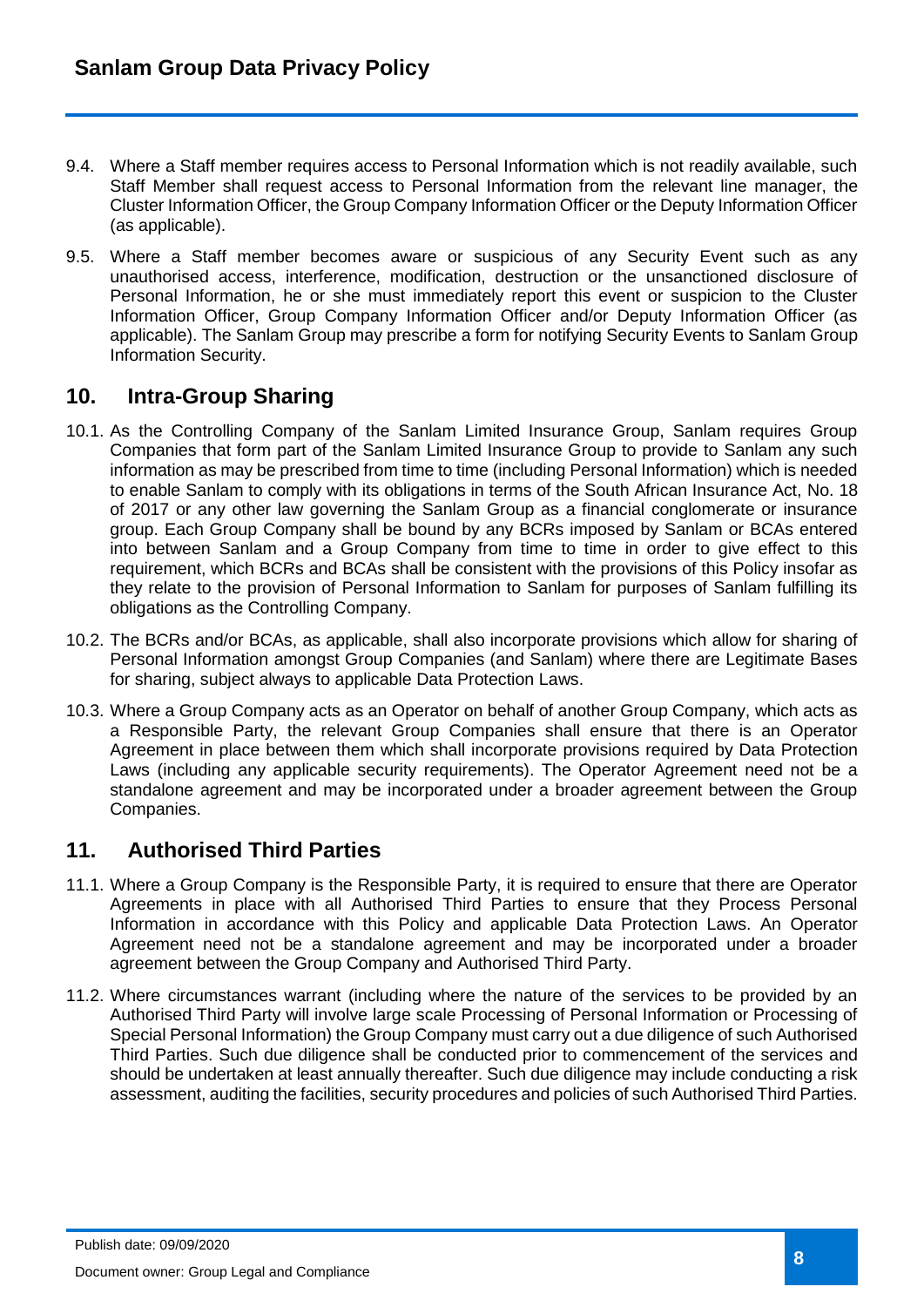- 11.3. The detail of the Operator Agreement should take into account the nature of the Authorised Third Party's services and exposure to a Group Company's Personal Information. The Group Information Officer, in consultation with GTI, other Group Functionaries and Cluster Information Officers, may set minimum requirements for clauses to be included in Operator Agreements.
- 11.4. All Authorised Third Parties who Process Personal Information must strictly adhere to a level of security commensurate with the security requirements set forth in the Sanlam Group's Security policy(ies) (including the Sanlam Group Information Security Requirements for Operators) and shall be required to maintain and where required, upgrade their systems and processes to ensure the appropriate level of security.
- 11.5. The Operator Agreement shall:
	- 11.5.1. include a right for the Group Company to audit the facilities and premises of the Authorised Third Parties (and subcontractors to the Authorised Third Party) to ensure adherence to the security policies; and
	- 11.5.2. provide adequate recourse to a Group Company, including a right to terminate, indemnification for breach and/or appropriate insurance cover for cyber security breaches, to the Group Company where the Authorised Third Party is not complying with the requirements set forth in the Processor Agreement.
- 11.6. Authorised Third Parties must, as part of the Operator Agreement, be required to immediately inform the Group Company (via the office of the Group Company Information Officer) of any actual or suspected Security Event or compromise to Personal Information in its possession.
- 11.7. Authorised Third Parties may be required to notify the affected Data Subject(s) and/or the Supervisory Authority, but this should only be carried out on the Group Company's instructions, via the office of the relevant Group Company Information Officer.
- 11.8. Authorised Third Parties, including data storage and Processing providers, may from time to time also have access to a Data Subject's Personal Information in connection with the storage and retention thereof. Each Group Company must ensure that these Authorised Third Parties only Process the Personal Information in accordance with the instructions of the Group Company and relevant provisions of this Policy, all other relevant internal policies of the Sanlam Group or Business Cluster and Data Protection Laws.

# <span id="page-8-0"></span>**12. Cross Border Transfers of Personal Information**

- 12.1. Each Group Company must determine and adhere to all relevant and applicable legal requirements for cross-border transfers of Personal Information in their respective jurisdictions. Furthermore, each Group Company must maintain a record of any cross-border transfers of Personal Information. Such record must document the processes and procedures governing cross-border transfers as well as safeguards and legal justifications the Group Company is relying on for such transfers.
- 12.2. Subject to paragraph 12.1 above, a Group Company may only transfer Personal Information to a third party in a foreign country in any of the following circumstances:
	- 12.2.1. to another Group Company, subject to this Policy, the BCRs and/or BCAs;
	- 12.2.2. to an Authorised Third Party, provided that the Authorised Third Party is bound by an Operator Agreement which complies with the requirements of this Policy;
	- 12.2.3. the Data Subject has Consented to the proposed transfer, after being informed of any potential risks; or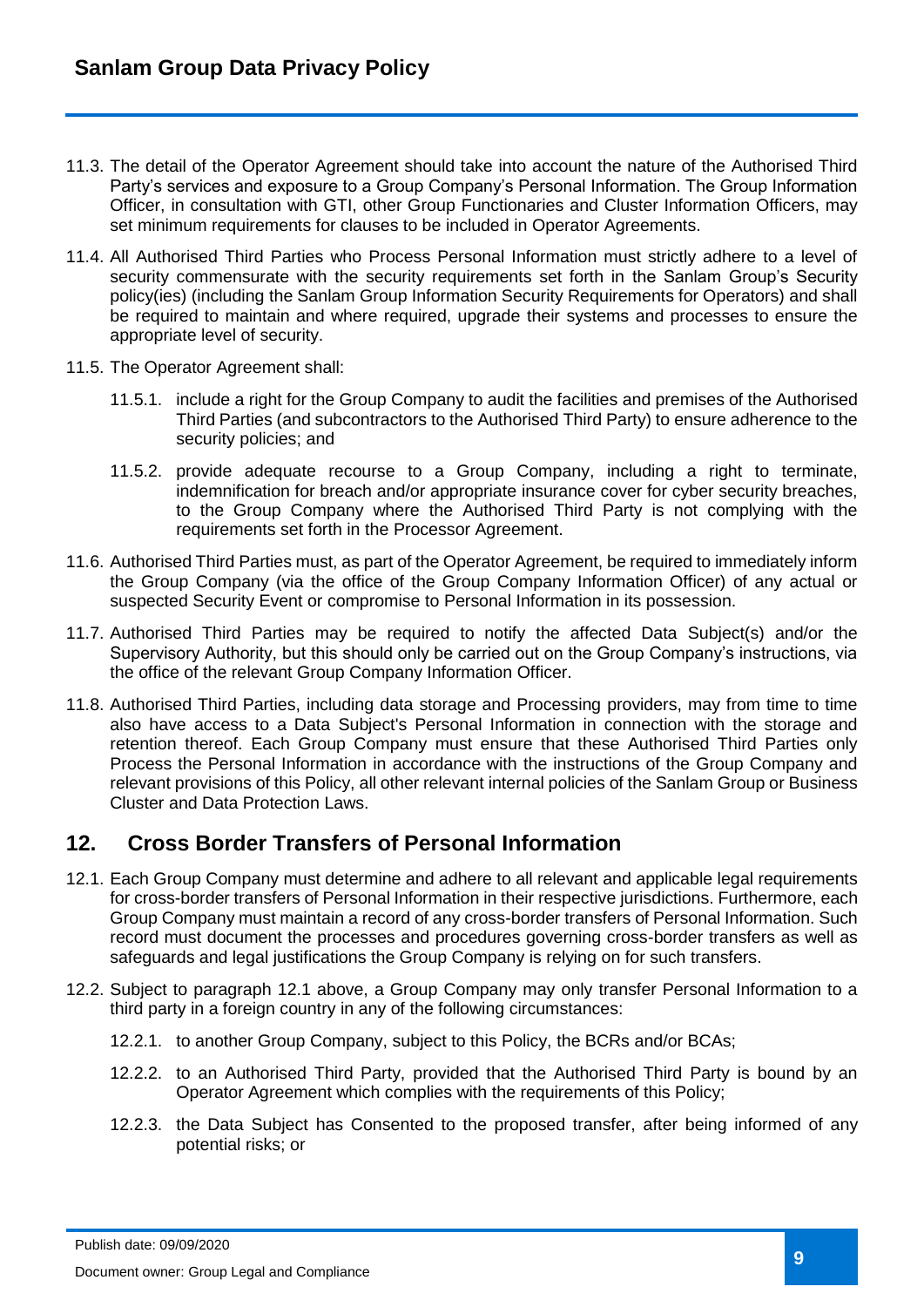- 12.2.4. the transfer is necessary for one of the other reasons set out in the Data Protection Laws, including:
	- 12.2.4.1. the performance of a contract between Sanlam or the Group Company and the Data Subject;
	- 12.2.4.2. the performance of a contract concluded between a Group Company and a third party in the interest of a Data Subject;
	- 12.2.4.3. where the transfer is for the benefit of the Data Subject provided that it is not reasonably practicable to obtain the Data Subject's Consent to the transfer and if it were reasonably practicable to obtain such Consent, the Data Subject would be likely to give it; and
	- 12.2.4.4. in some limited cases, for the legitimate interest of Sanlam or the Group Company.
- 12.3. A risk assessment should be undertaken when using cloud-based services that involve the Processing of Personal Information. Such risk assessment should be conducted in line with any other applicable policies regulating the use of cloud services by Group Companies, and shall take into account, at a minimum:
	- 12.3.1. The location of the servers where the Personal Information will be stored and any data residency requirements;
	- 12.3.2. The jurisdictions to which the Personal Information will be transferred, and the level of protection to Personal Information afforded in each such jurisdiction;
	- 12.3.3. The level of security implemented by the service provider considered in the context of the sensitivity of the Personal Information; and
	- 12.3.4. The legislative requirements applicable to the third party in countries where the Personal Information will be hosted, particularly where countries have rights to seize or otherwise access Personal Information hosted by the third party.

### <span id="page-9-0"></span>**13. Procedure to Request Access to Personal Information**

- 13.1. Data Subjects have the right to:
	- 13.1.1. request information about Personal Information that Sanlam or a Group Company holds about them as well as request the reasons for Sanlam or a Group Company, as the case may be, holding it;
	- 13.1.2. request access to their Personal Information; and
	- 13.1.3. be informed of how to keep their Personal Information up to date.
- 13.2. Each Business Cluster shall develop an access request procedure, which will apply to Data Subject access requests under Data Protection Laws. Such procedure must be documented, made available to Staff within the Business Cluster and describe the end-to-end process from the initiation of an access request by a Data Subject, to the execution of such request.
- 13.3. Where Data Protection Laws prescribe forms for access requests, Group Companies must ensure that such forms are placed on their websites and are readily available via all client-facing channels.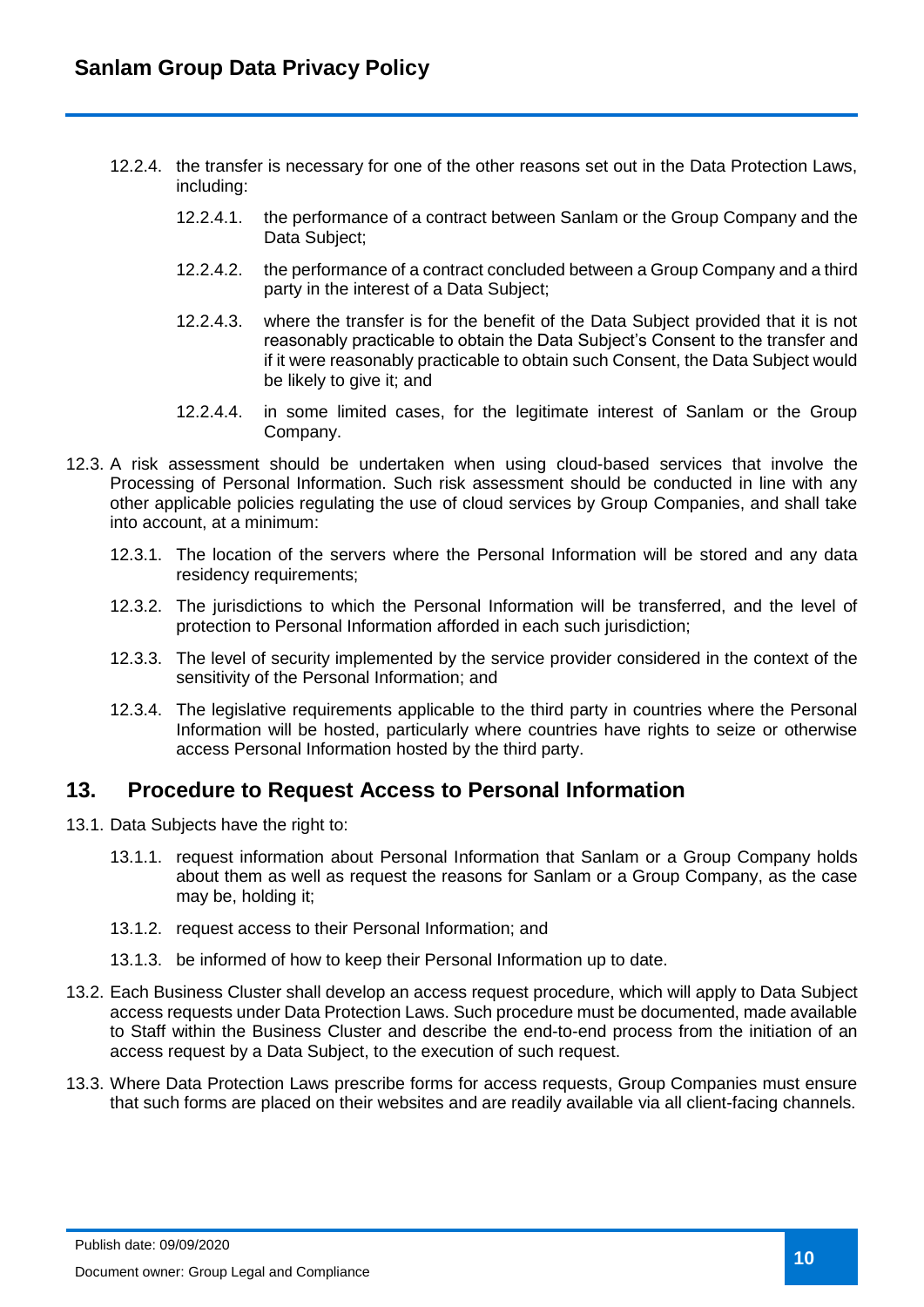# <span id="page-10-0"></span>**14. Disclosure of Information required by Competent Authorities**

14.1. Where a Group Company is required to disclose Personal Information to local and/or international tax authorities; to regulatory authorities or government institutions; or pursuant to an order by a court of law (collectively "Competent Authorities"), the Group Company shall verify the veracity of any such request from a Competent Authority before making any disclosures and will take reasonable care to ensure that only the Personal Information that is legally required, and nothing more, is provided to the Competent Authority.

# <span id="page-10-1"></span>**15. Security Safeguards**

- 15.1. To ensure effective compliance with the principle of security safeguards referred to in paragraph 4.7 above each Group Company shall:
	- 15.1.1. adopt a risk based approach to continually improving its information security safeguards by implementing and maintaining appropriate information security policies and controls applicable to both management and to end-users. Due regard must be had of the Sanlam Group Cyber and Information Security Policy with its underlying policies, as well as the Sanlam Group Digital Behaviour (User) Policy;
	- 15.1.2. implement measures to monitor compliance with its security policies and procedures and verify the implementation of security controls through accepted methods, such as audits;
	- 15.1.3. create and maintain awareness amongst its Staff about its information security policies and procedures through on-boarding processes and security awareness drives;
	- 15.1.4. ensure that all Personal Information leaving secure environments is adequately protected by using appropriate technologies, like encryption or physical controls.
	- 15.1.5. exercise due care in the disposal or destruction of Personal Information in order to prevent unauthorised access; and
	- 15.1.6. ensure that any Authorised Third Party that Processes Personal Information on its behalf has security safeguards in place which are at least commensurate with those referred to in this Policy.
- 15.2. Each Group Company shall ensure that appropriate incident management measures are in place to monitor, detect, assess and respond to any Security Event involving Personal Information in its possession or under its control. Such incident management measures shall be aligned with any standard(s) on data breach reporting issued under his Policy.
- 15.3. Where there are reasonable grounds to believe that a Security Event has occurred and to the extent required by applicable laws, the Group Company will notify the Supervisory Authority and the affected Data Subjects (unless the identity of the Data Subjects cannot be established) as soon as reasonably possible.
- 15.4. Any notifications to a Supervisory Authority and/or affected Data Subjects shall be undertaken in consultation with the Cluster Information Officer and Group Information Officer, and comply with the requirements of applicable laws (including Data Protection Laws).
- 15.5. The Group Information Officer may prescribe a form for notifying Security Events to Sanlam Group Information Security.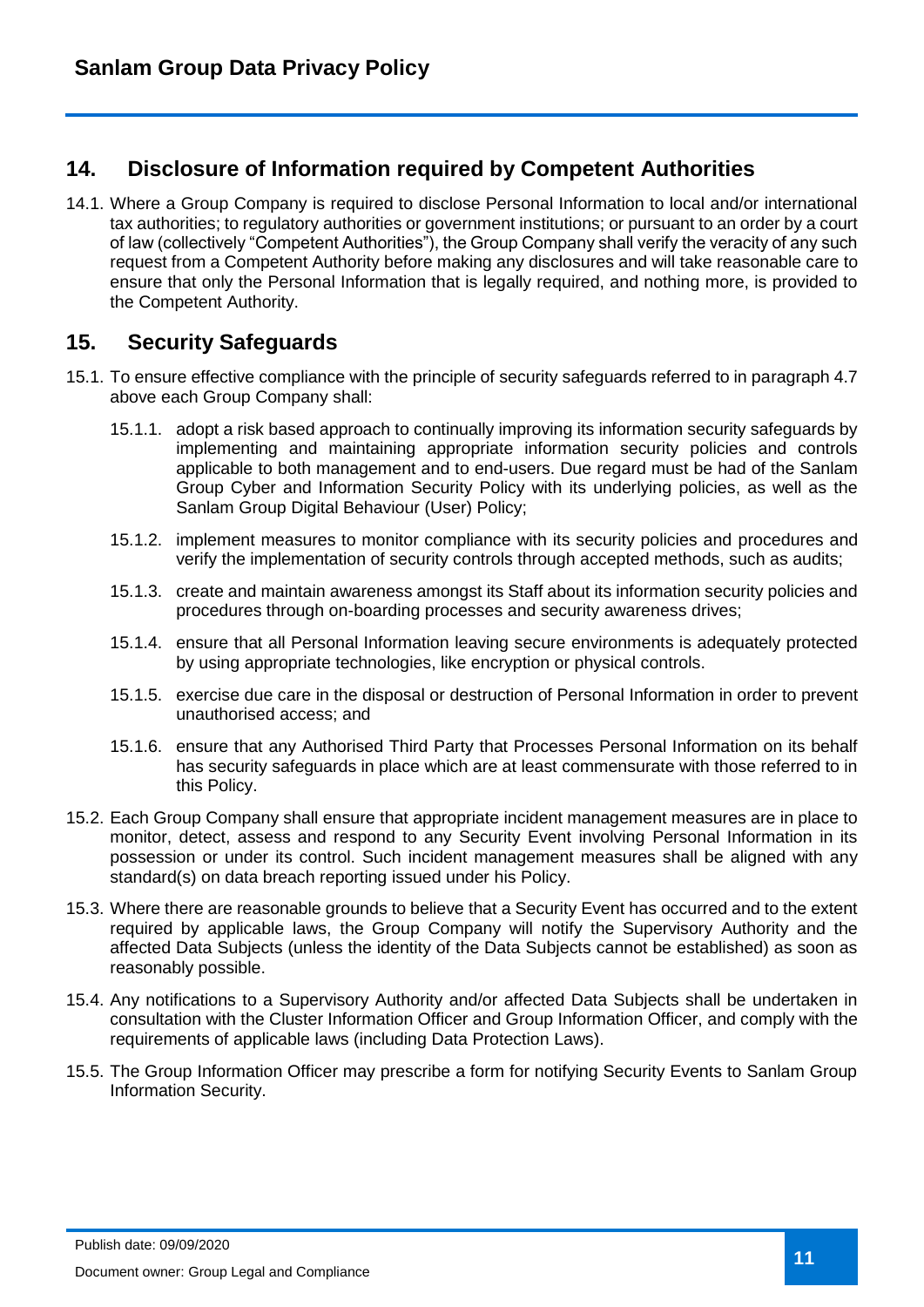### <span id="page-11-0"></span>**16. Data Storage and Retention**

- 16.1. Group Companies and/or Authorised Third Parties must ensure that Personal Information, including Special Personal Information which they Process, is Processed, (including captured, used, disclosed, stored and destroyed) in a secure and confidential manner appropriate to the classification of the information, in accordance with the Business Cluster's data retention and destruction policy and / or relevant provisions of Data Protection Laws.
- 16.2. In order to comply with Data Protection Laws, each Group Company
	- 16.2.1. must keep records of the Personal Information it has collected, correspondence or comments in an electronic or hardcopy file format. Personal information may be Processed for as long as necessary to fulfil the purposes for which that Personal Information was collected and/or as permitted or required by applicable law;
	- 16.2.2. may retain Personal Information for longer periods for statistical, historical or research purposes, and should this occur, the Group Company must ensure that appropriate safeguards have been put in place to ensure that: (i) all recorded Personal Information will continue to be Processed in accordance with this Policy and the applicable laws, and (ii) the records of Personal Information shall not be used for any other purposes; and
	- 16.2.3. must, once the purpose for which the Personal Information was initially collected and Processed no longer applies or becomes obsolete, and there is no legitimate reason for retention of such Personal Information, ensure that it is deleted, destroyed or De-Identified.
- 16.3. Where a Group Company no longer needs Personal Information for achieving the purpose for which it was initially collected or subsequently Processed, but retains such Personal Information for the purposes of proof, the Group Company shall not be required to delete or destroy such information, but must restrict the Processing of such Personal Information from further circulation, publication or use and ensure that there are appropriate security safeguards consistent with the requirements of this Policy in respect of such Personal Information.

# <span id="page-11-1"></span>**17. Direct Marketing**

- 17.1. The Sanlam Group takes cognisance of the rights of Data Subjects regarding Direct Marketing by means of unsolicited electronic communications, and will implement all relevant requirements of Data Protection Laws with regard to Direct Marketing and unsolicited electronic communications.
- 17.2. Under certain Data Protection Laws, Data Subjects have specific rights with regard to unsolicited electronic communications and can object to Direct Marketing at any time. The Processing of the Data Subject's Personal Information for the purposes of Direct Marketing by means of unsolicited electronic communication is prohibited unless:
- 17.3. the Data Subject has given his/her Consent; or
- 17.4. the Data Subject is a customer of the Responsible Party subject to the following requirements:
	- 17.4.1. the contact details of the Data Subject were obtained by the Responsible Party in the context of the sale of a product or service;
	- 17.4.2. the Direct Marketing is for the purpose of marketing the Responsible Party's own similar products or services; and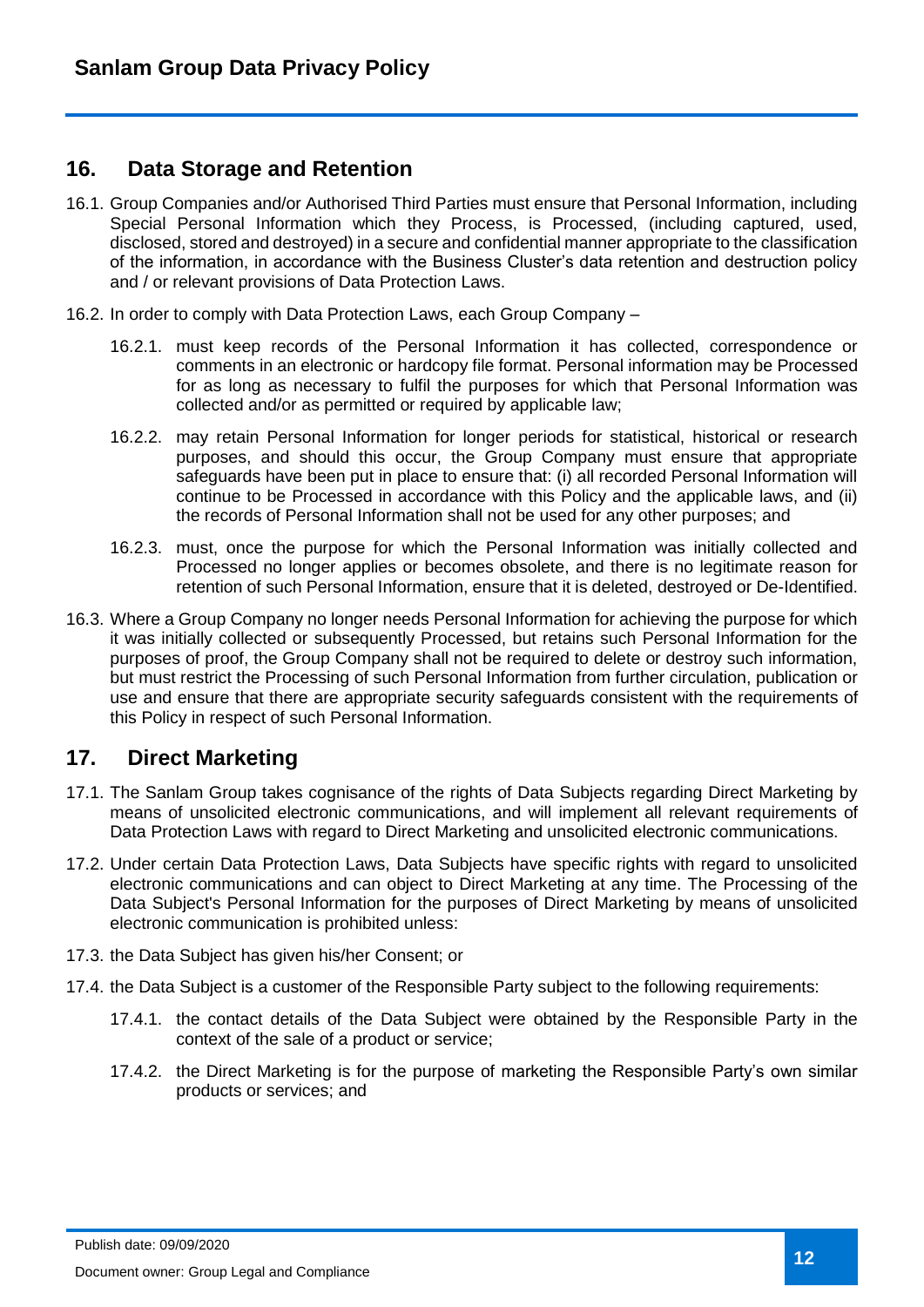- 17.4.3. the Data Subject must have been given an opportunity, free of charge and in a manner free of unnecessary formality, to object to receiving electronic communications for Direct Marketing purposes at the time of collection and again on each subsequent communication.
- 17.5. Where applicable laws require an explicit opt-in, Group Companies shall make use of an explicit optin component for Direct Marketing by means of unsolicited electronic communications.
- 17.6. Unless applicable laws permit an opt-out approach, only if a Data Subject chooses to opt in to the a Responsible Party sharing the Data Subject's Personal Information with the Responsible Party's marketing partners, can the Responsible Party share the Data Subject's Personal Information with their marketing partners.
- 17.7. A Responsible Party cannot sell Personal Information without the Data Subject's specific opt-in to the sale of their Personal Information.

### <span id="page-12-0"></span>**18. Automated Decision Making**

- 18.1. Each Group Company must ensure that Data Subjects are not made subject to a decision which has legal consequences for him, her or it, or which affects him, her or it to a substantial degree, which is made solely on the basis of the automated Processing of Personal Information intended to provide a profile of such person including his or her performance at work, or his, her or its credit worthiness, reliability, location, health, personal preferences or conduct unless the decision:
	- 18.1.1. has been taken in connection with the conclusion or execution of a contract and:
		- 18.1.1.1. the request of the Data Subject in terms of the contract has been met; or
		- 18.1.1.2. appropriate measures are taken to protect the data subject's legitimate interests; or
	- 18.1.2. is governed by a law or code of conduct in which appropriate measures are specified for protecting the legitimate interests of Data Subjects.
- 18.2. If there is no law or code of conduct, the appropriate measures to be taken must:
	- 18.2.1. provide an opportunity for the Data Subject to make representations about the automated decision; and
	- 18.2.2. require the Group Company making the decision to provide a Data Subject with sufficient information about the underlying logic of the automated decision making process in order to enable the Data Subject to make representations.

# <span id="page-12-1"></span>**19. Processing of Personal Information of Staff**

- 19.1. Each Business Cluster's human resource function ("HR") shall ensure that they comply with this Policy in respect of all the Business Cluster's Staff Personal Information which they Process.
- 19.2. HR must only collect such Personal Information of Staff as is necessary for their employment relationship with the relevant Group Company, to comply with applicable laws or where the Group Company otherwise has a Legitimate Basis for Processing the Personal Information collected.
- 19.3. The provisions of this paragraph apply to Personal Information collected in relation to any Staff member (whether before, during or after employment), including from the time that a potential member of Staff applies for a job, during the interview and selection process and if such candidate is successful, all information processed during the course of their employment, on the termination of their employment and where applicable, after termination of employment.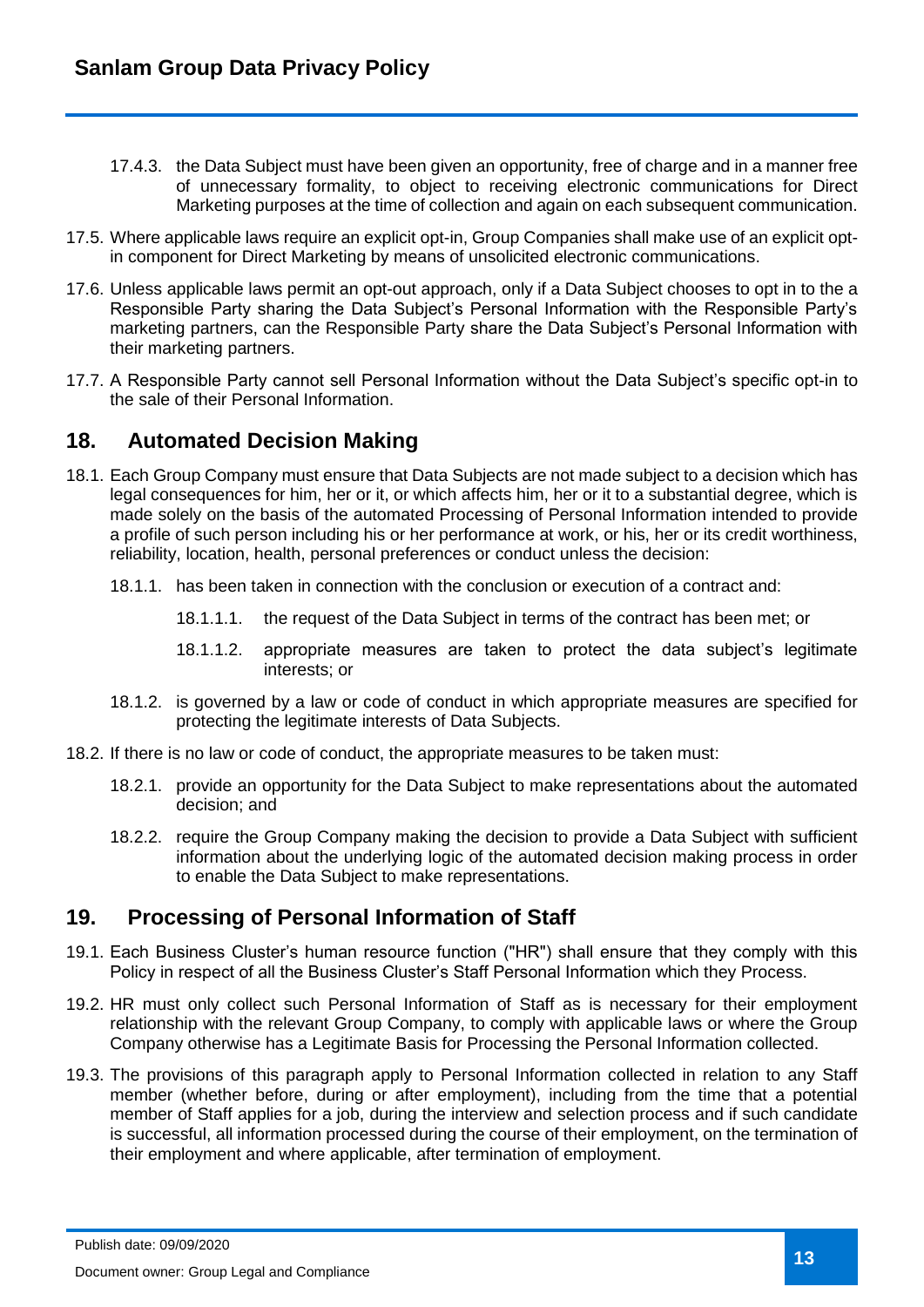### <span id="page-13-0"></span>**20. Complaints Procedures**

- 20.1. The Group Information Officer, and each Group Company must document and implement specific procedures, processes and controls for lodging and handling complaints related to the Processing of Personal Information. Such complaints procedure must, at a minimum, contain the following:
	- 20.1.1. Data Subjects must be encouraged to submit their complaints/ enquiries which relate to the Processing of Personal Information, directly to the relevant Group Company instead of approaching the Supervisory Authority, in order to give the Group Company the opportunity to swiftly and efficiently address the complaint/ enquiry internally and outside of the public domain.
	- 20.1.2. A Data Subject must be able to direct a challenge regarding an alleged infringement of their rights to the Group Company Information Officer. Each Group Company Information Officer must therefore establish procedures to receive and respond to enquiries or challenges to its policies and practices relating to the handling of Personal Information. These procedures must be easily accessible and simple to use.
- 20.2. The Group Company must inform Data Subjects of these procedures through their websites, brochures or other documents, which must be readily available and easy to understand. The complaint resolution process must be explained, and contact information for customers to reach the Group Company must be provided.

#### <span id="page-13-1"></span>**21. Implementation, Enforcement and Reporting of Breaches of this Policy**

- 21.1. All Staff must ensure that they have read, understood and comply with this Policy when Processing Personal Information during the course and scope of their employment with a Group Company. Any breach of this Policy may result in disciplinary action and individuals may be subject to a fine under the applicable Data Protection Laws.
- 21.2. Each Group Company must ensure compliance with the legal and regulatory requirements relating to the Processing of Personal Information applicable to it, including as may be contained in this Policy and all applicable Data Protection Laws. It may be necessary for a Group Company to seek advice from local legal practitioners as to the legal and regulatory requirements relating to the Processing of Personal Information currently in force in a particular jurisdiction.
- 21.3. The responsibility to develop and document detailed policies, processes, actions and procedures to give effect to and implement the principles put forward in this Policy vests primarily with the Group Companies, provided that the Cluster Information Officer shall be responsible for ensuring alignment across the Business Cluster. All Group Companies must be able to demonstrate that they have made all necessary efforts to ensure compliance, including conducting assessments to understand the impact of all relevant and applicable Data Protection Laws on the Sanlam Group and the Group Company.
- 21.4. The Group Information Officer, GTI, the Group Compliance Office and other Group Functionaries may formulate operational standards in terms of this Policy for submission to the Group Executive Committee for consideration and approval. Once approved, the operational standards will be binding on Group Companies in the manner foreseen in the Group Governance Policy.
- 21.5. Any non-compliance with the terms of this Policy could have serious legal and reputational repercussions for the Sanlam Group and my cause significant reputational- and financial damage to the Sanlam Group.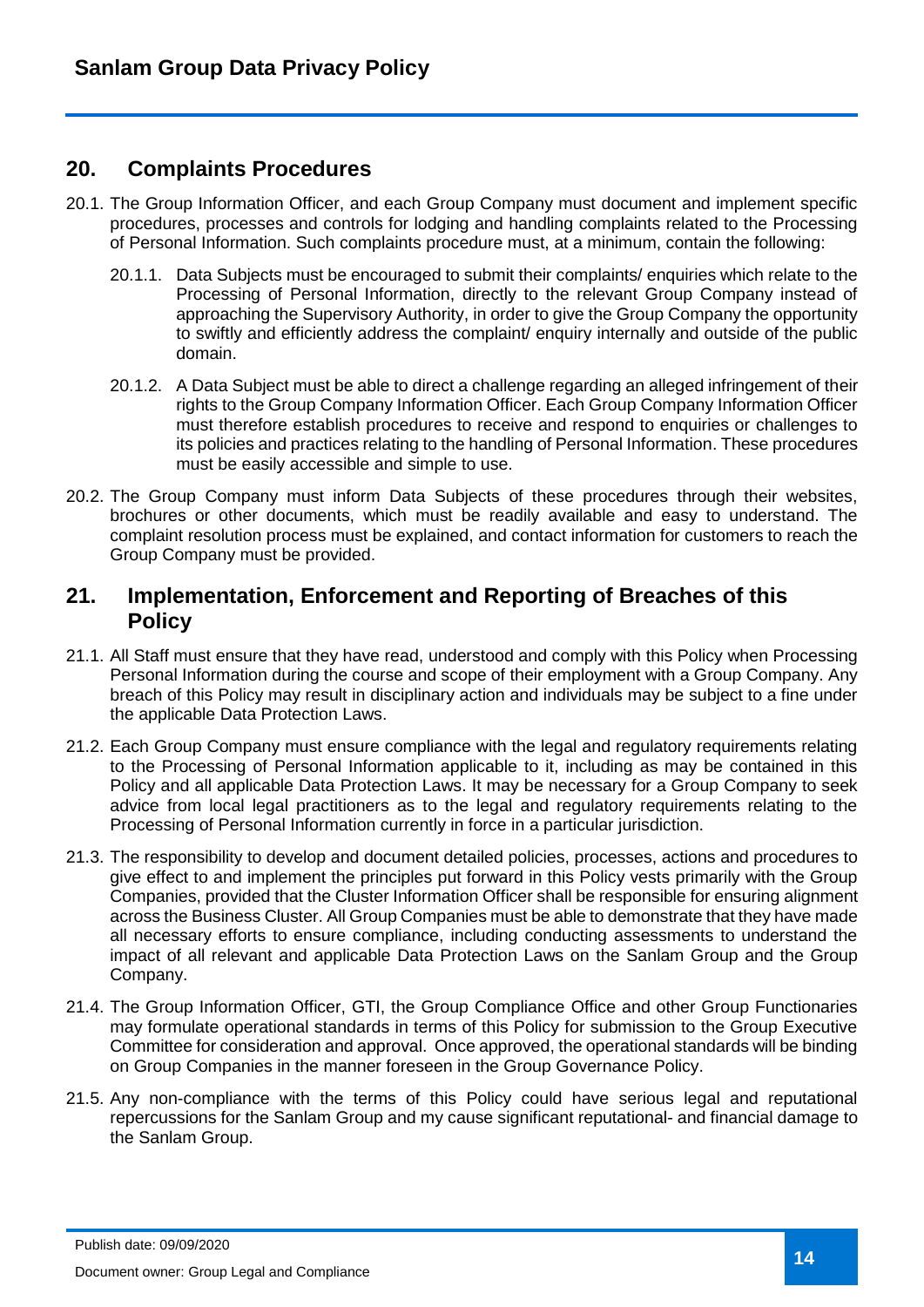- 21.6. Should any Staff member become aware of any non-compliance with the terms of this Policy, they are required to immediately report this to their relevant line managers, who in turn should report this to the Cluster Information Officer.
- 21.7. The Group Compliance Office will provide clarification on any aspect of the Policy and how it should be incorporated in the activities of Sanlam.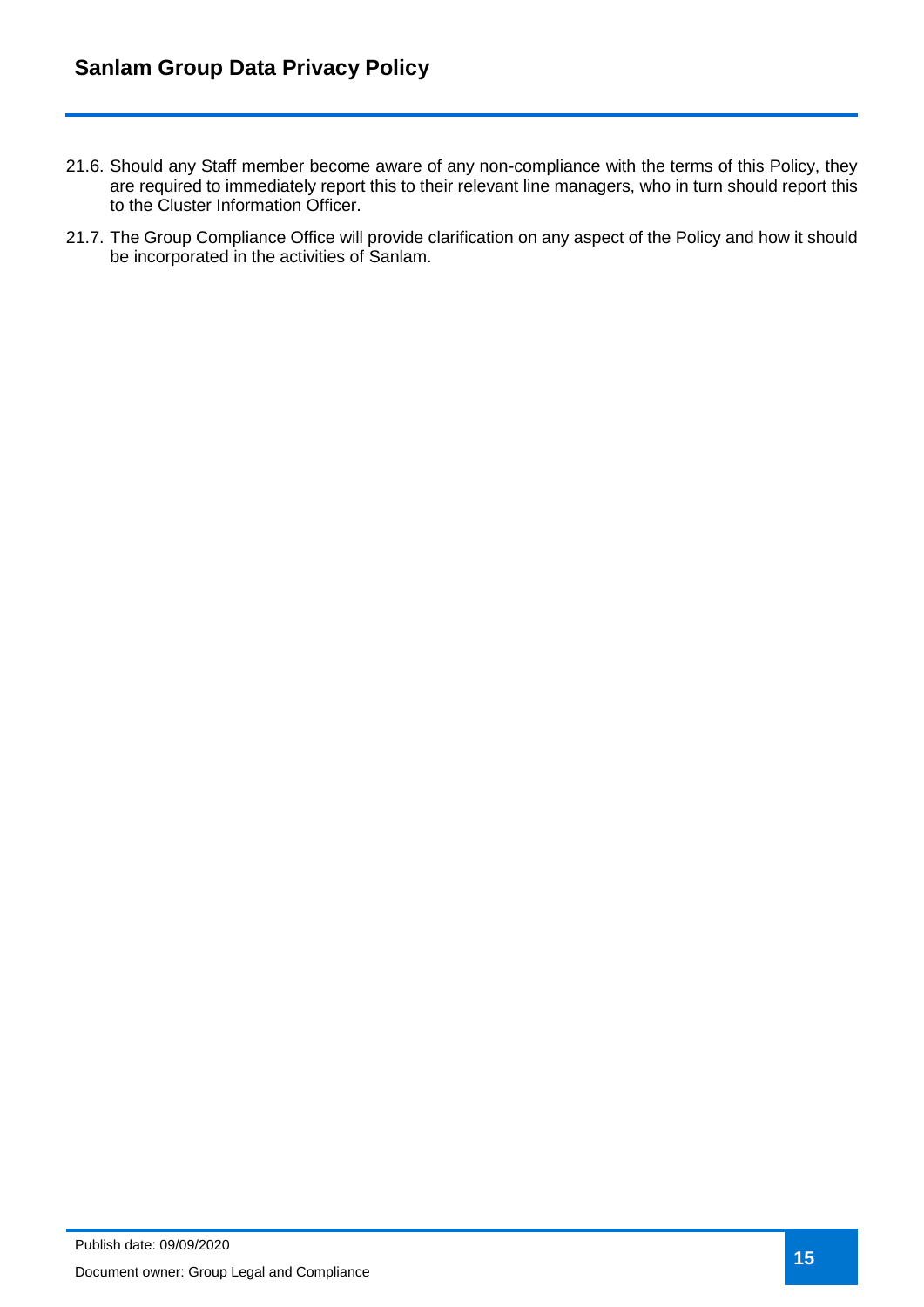# <span id="page-15-0"></span>**Definitions**

In this Policy, the following capitalised terms will have the meanings given to them:

| Associated company and joint<br>venture | An investment over which Sanlam exercises significant influence<br>or joint control, which requires the investment to be equity<br>accounted in the group financial statements. In most cases<br>Sanlam will have a direct or indirect shareholding of more than<br>20% but less than 50% of the entity's issued share capital. It<br>includes joint ventures that are equity accounted in the group<br>financial statements. Strategic shareholding of less than 20%<br>into unlisted businesses can also be classified as an associated<br>company or joint venture. |
|-----------------------------------------|------------------------------------------------------------------------------------------------------------------------------------------------------------------------------------------------------------------------------------------------------------------------------------------------------------------------------------------------------------------------------------------------------------------------------------------------------------------------------------------------------------------------------------------------------------------------|
| <b>Authorised Third Party</b>           | A third party (not being a Group Company) who Processes<br>Personal Information on behalf of a Group Company or as part of<br>any functions or duties which they carry out in terms of a contract<br>for a Group Company.                                                                                                                                                                                                                                                                                                                                              |
| <b>BCAs</b>                             | Binding Corporate Agreements which shall be entered into<br>between at least two Group Companies (which may be in lieu of,<br>or in addition to, the BCRs) to facilitate the transfer of information<br>(including Personal Information) between:                                                                                                                                                                                                                                                                                                                      |
|                                         | Sanlam and Group Companies; and                                                                                                                                                                                                                                                                                                                                                                                                                                                                                                                                        |
|                                         | Group Companies amongst each other.                                                                                                                                                                                                                                                                                                                                                                                                                                                                                                                                    |
| <b>BCRs</b>                             | Binding Corporate Rules applicable to Group Companies which<br>shall be developed to facilitate the transfer of information<br>(including Personal Information) between:                                                                                                                                                                                                                                                                                                                                                                                               |
|                                         | Sanlam and Group Companies; and                                                                                                                                                                                                                                                                                                                                                                                                                                                                                                                                        |
|                                         | Group Companies amongst each other.                                                                                                                                                                                                                                                                                                                                                                                                                                                                                                                                    |
| <b>Business Cluster</b>                 | The grouping of businesses within the Sanlam Group controlled<br>by a separate board of directors and with their own governance<br>structures who report directly to the Sanlam Limited and Sanlam<br>Life boards of directors:                                                                                                                                                                                                                                                                                                                                        |
|                                         | Sanlam Personal Finance Cluster;                                                                                                                                                                                                                                                                                                                                                                                                                                                                                                                                       |
|                                         | Sanlam Investment Group Cluster;<br>٠                                                                                                                                                                                                                                                                                                                                                                                                                                                                                                                                  |
|                                         | Sanlam Corporate Cluster;                                                                                                                                                                                                                                                                                                                                                                                                                                                                                                                                              |
|                                         | Sanlam Emerging Markets Cluster; and                                                                                                                                                                                                                                                                                                                                                                                                                                                                                                                                   |
|                                         | Santam.                                                                                                                                                                                                                                                                                                                                                                                                                                                                                                                                                                |
| <b>Business Divisions</b>               | A Business Entity that forms part of a Group Company, but<br>operates independently of the other Business Divisions of that<br>Group Company.                                                                                                                                                                                                                                                                                                                                                                                                                          |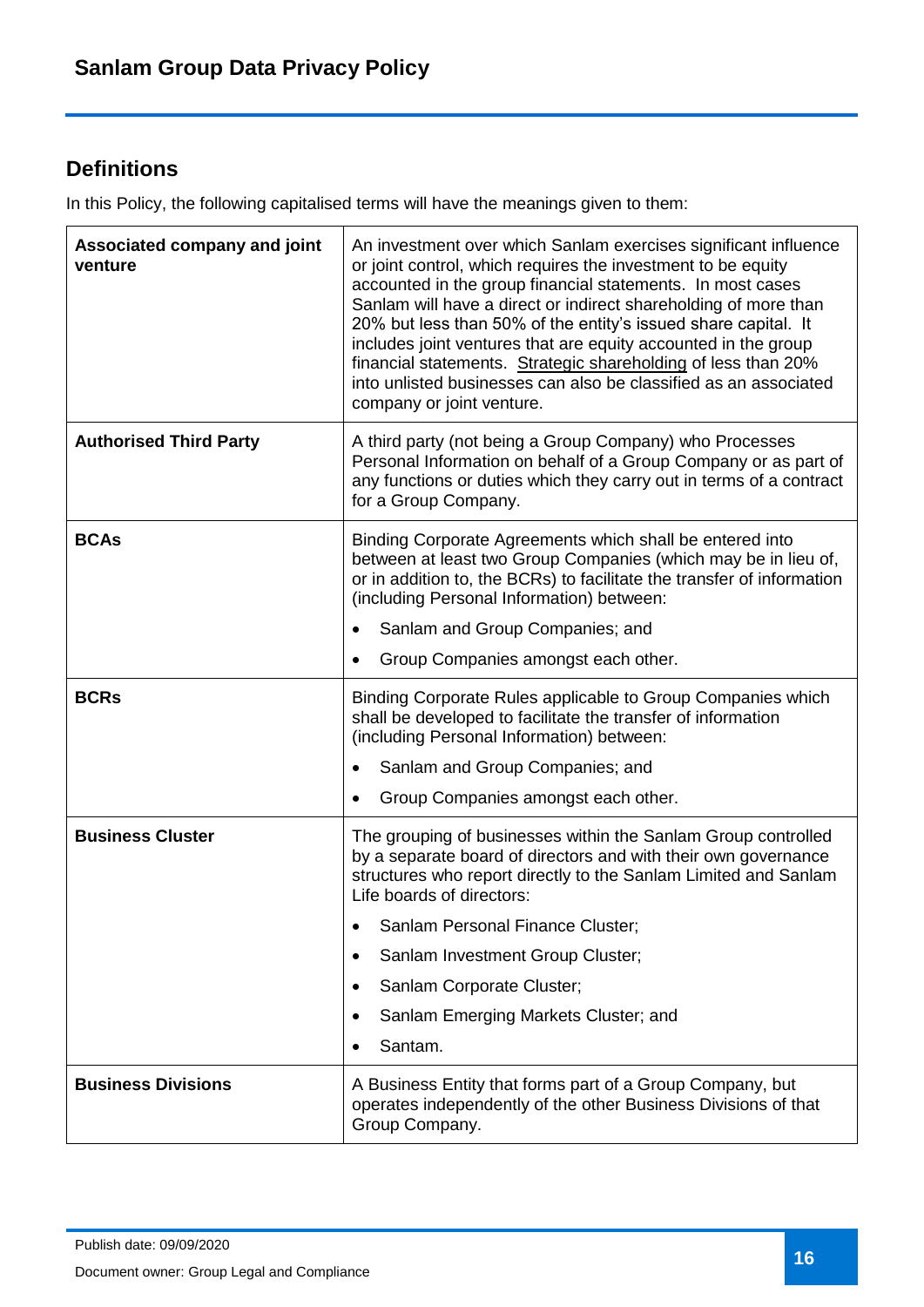| <b>Business Entities</b>                           | The Sanlam businesses that perform the activities of a Business<br>Cluster. Business Entities include Group Companies, Business<br>Divisions and business units subject to governance oversight<br>requirements provided on a Business Cluster level.                 |
|----------------------------------------------------|-----------------------------------------------------------------------------------------------------------------------------------------------------------------------------------------------------------------------------------------------------------------------|
| <b>Child</b>                                       | A natural living person under the age of majority in the relevant<br>jurisdiction in which a Group Company operates.                                                                                                                                                  |
| <b>Cluster Information Officer</b>                 | The designated information officer of each Business Cluster,<br>tasked with ensuring compliance by Business Entities in the<br><b>Business Cluster with Data Protection Laws.</b>                                                                                     |
| <b>Consent</b>                                     | Any voluntary, specific and informed expression of will, in terms<br>of which permission is given for the Processing of Personal<br>Information.                                                                                                                      |
| <b>Controlling Company</b>                         | Has the meaning given to it in the South African Insurance Act,<br>No. 18 of 2017.                                                                                                                                                                                    |
| <b>Data Protection Laws</b>                        | Any data protection or data privacy laws relating to Personal<br>Information, applicable to the activities of a Group Company from<br>time to time, including POPIA, any laws, regulations, guidelines<br>and/or codes of conducts issued by a Supervisory Authority. |
| Data Subject                                       | A living natural or where applicable, existing juristic, person to<br>whom Personal Information relates.                                                                                                                                                              |
| <b>De-Identify</b>                                 | In relation to Personal Information, means to delete any<br>information that identifies the Data Subject such that the Data<br>Subject cannot be re-identified again (i.e. permanently<br>anonymised/aggregated).                                                     |
| <b>Deputy Information Officers</b>                 | A person(s) to whom Cluster Information Officers and/or Group<br>Company Information Officers have delegated the day-to-day<br>administration of this Policy and related privacy policies and<br>practices.                                                           |
| <b>Direct Marketing</b>                            | To approach a Data Subject, either in person or by mail or<br>electronic communication, for the direct or indirect purpose of:                                                                                                                                        |
|                                                    | promoting or offering to supply, in the ordinary course of<br>business, any goods or services to the Data Subject; or                                                                                                                                                 |
|                                                    | requesting the Data Subject to make a donation of any kind<br>for any reason.                                                                                                                                                                                         |
| <b>Group Companies</b>                             | Subsidiaries, Associated companies and joint ventures,<br>collectively comprise Sanlam Group Companies.                                                                                                                                                               |
| <b>Group Company Information</b><br><b>Officer</b> | The Statutory Information Officer for a Group Company.                                                                                                                                                                                                                |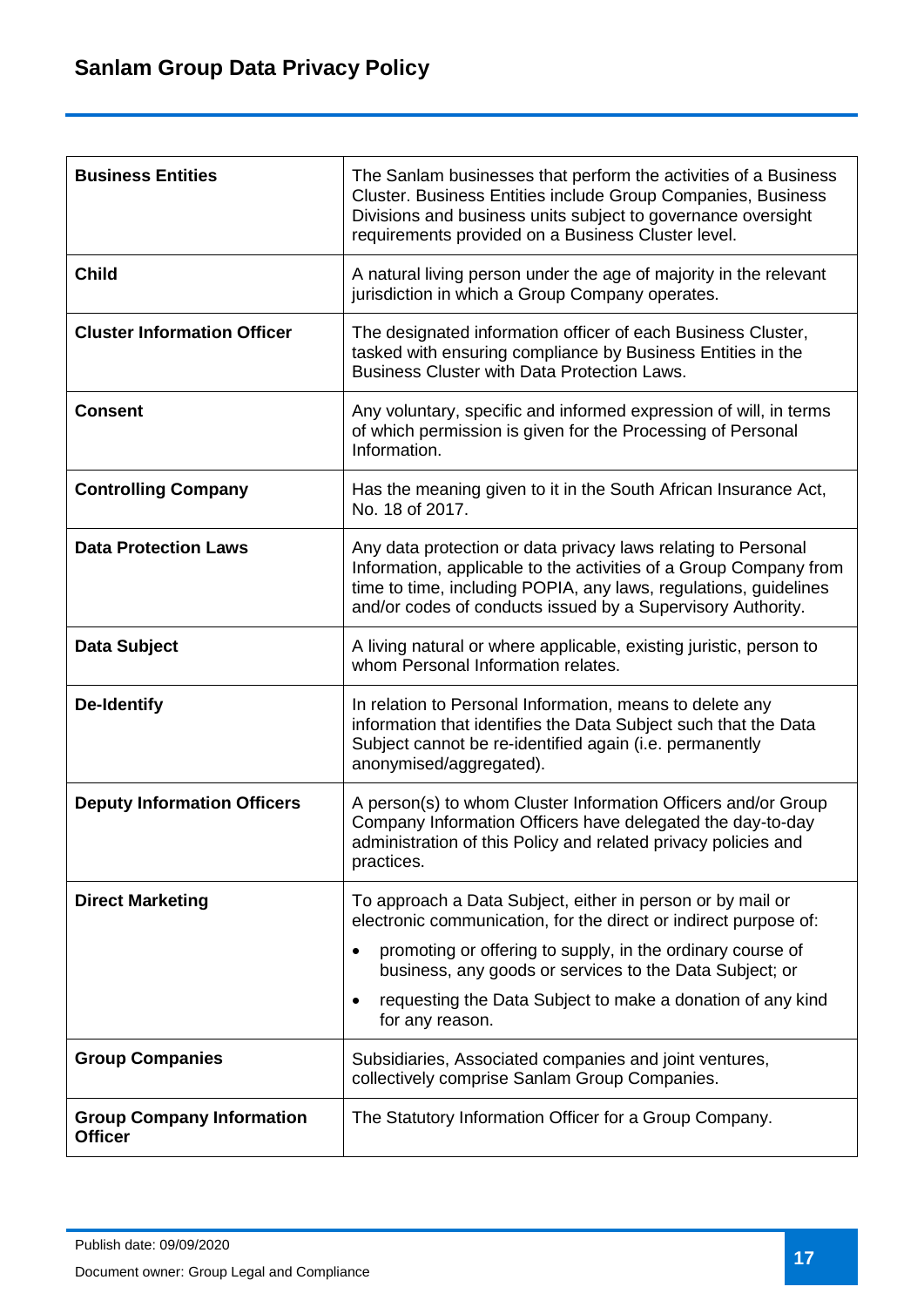| <b>Group Function(ary)</b>       | A centralised function in the Sanlam Group Office that includes<br>strategic direction, financial and risk management, compliance,<br>internal audit, tax services, group actuarial, market development,<br>stakeholder management, brand and communications, group<br>human resources, information technology (GTI) and corporate<br>social investment. |
|----------------------------------|----------------------------------------------------------------------------------------------------------------------------------------------------------------------------------------------------------------------------------------------------------------------------------------------------------------------------------------------------------|
| <b>Group Information Officer</b> | The Statutory Information Officer for Sanlam Limited.                                                                                                                                                                                                                                                                                                    |
| <b>GTI</b>                       | Sanlam Group Technology and Information.                                                                                                                                                                                                                                                                                                                 |
| <b>Legitimate Basis</b>          | Any legitimate basis for the Processing of Personal Information<br>recognised by applicable Data Protection Laws including where -                                                                                                                                                                                                                       |
|                                  | the Processing is necessary to carry out actions for the<br>conclusion or performance of a contract to which the Data<br>Subject is a party; or                                                                                                                                                                                                          |
|                                  | the Processing complies with an obligation imposed by law on<br>$\bullet$<br>the Responsible Party; or                                                                                                                                                                                                                                                   |
|                                  | the Processing protects a legitimate interest of the Data<br>Subject; or                                                                                                                                                                                                                                                                                 |
|                                  | the Processing is necessary for pursuing the legitimate<br>٠<br>interests of the Responsible Party or of a third party to whom<br>the information is supplied, provided that an LIA has been<br>undertaken; or                                                                                                                                           |
|                                  | the Data Subject, or the parent, legal guardian (or other<br>$\bullet$<br>competent person) where the Data Subject is a Child,<br>Consents to the Processing.                                                                                                                                                                                            |
| <b>LIA</b>                       | A legitimate interest assessment which should be undertaken by<br>a Group Company where such Group Company is relying on its<br>(or a third party recipient's) legitimate interests as the Legitimate<br>Basis for Processing. Such LIA should include:                                                                                                  |
|                                  | determining the purpose of the Processing, which purpose<br>٠<br>must be specific, explicitly defined and lawful;                                                                                                                                                                                                                                        |
|                                  | determining whether the Processing is necessary to achieve<br>٠<br>the purpose identified; and                                                                                                                                                                                                                                                           |
|                                  | undertaking a balancing exercise to determine whether the<br>Data Subject's rights and freedoms override the legitimate<br>interests.                                                                                                                                                                                                                    |
| <b>Operator</b>                  | A person who Processes Personal Information for a Responsible<br>Party in terms of a contract or mandate, without coming under the<br>direct authority of that Responsible Party.                                                                                                                                                                        |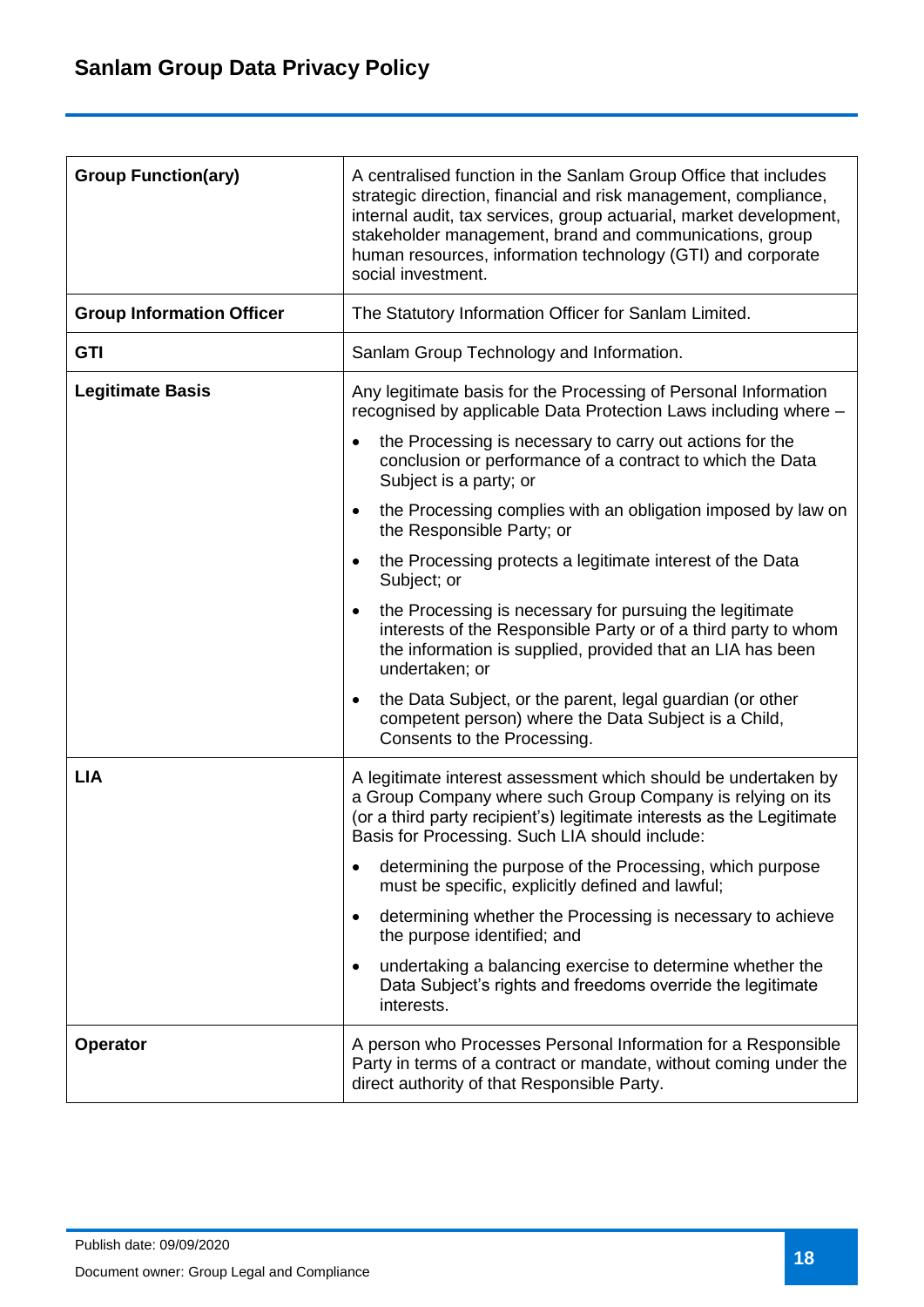| <b>Operator Agreement</b>                | A written agreement (or clauses within a broader written<br>agreement) to be concluded between:                                                                                                                                                                                                     |
|------------------------------------------|-----------------------------------------------------------------------------------------------------------------------------------------------------------------------------------------------------------------------------------------------------------------------------------------------------|
|                                          | a Group Company and an Authorised Third Party, which<br>regulates the manner in which an Authorised Third Party,<br>acting as an Operator, Processes Personal Information for a<br>Group Company, acting as a Responsible Party; or                                                                 |
|                                          | a Group Company and another Group Company, which<br>regulates the manner in which one Group Company, acting as<br>an Operator, Processes Personal Information for the other<br>Group Company, acting as a Responsible Party.                                                                        |
| <b>Personal Information</b>              | Refers to 'personal data' or 'personal information' as such terms<br>are defined in Data Protection Laws, and for purposes of this<br>Policy, refers to Personal Information Processed in the course of<br>the Sanlam Group carrying out its operations.                                            |
| <b>POPIA</b>                             | The South African Protection of Personal Information Act, No. 4<br>of 2013.                                                                                                                                                                                                                         |
| <b>Process / Processing</b>              | Any operation or activity or any set of operations, whether or not<br>by automatic means, concerning Personal Information, including                                                                                                                                                                |
|                                          | the collection, receipt, recording, organisation, collation,<br>$\bullet$<br>storage, updating or modification, retrieval, alteration,<br>consultation or use;                                                                                                                                      |
|                                          | dissemination by means of transmission, distribution or<br>٠<br>making available in any other form; or                                                                                                                                                                                              |
|                                          | merging, linking, as well as restriction, degradation, erasure<br>$\bullet$<br>or destruction of information,                                                                                                                                                                                       |
|                                          | or any other activity defined to constitute processing in terms<br>of Data Protection Laws.                                                                                                                                                                                                         |
| <b>Responsible Party</b>                 | Where a Group Company, alone or in conjunction with others,<br>determines the purpose of and means for Processing of Personal<br>Information, it will be the Responsible Party. The Responsible<br>Party is ultimately accountable for ensuring that Personal<br>Information is Processed lawfully. |
| <b>Sanlam</b>                            | Sanlam Limited, the ultimate holding company of the Sanlam<br>Group and the Controlling Company of the Sanlam Limited<br>Insurance Group.                                                                                                                                                           |
| <b>Sanlam Group</b>                      | Sanlam Limited and all other Group Companies comprising the<br>Sanlam Group.                                                                                                                                                                                                                        |
| <b>Sanlam Limited Insurance</b><br>Group | The insurance group designated under the South African<br>Insurance Act, No. 18 of 2017.                                                                                                                                                                                                            |